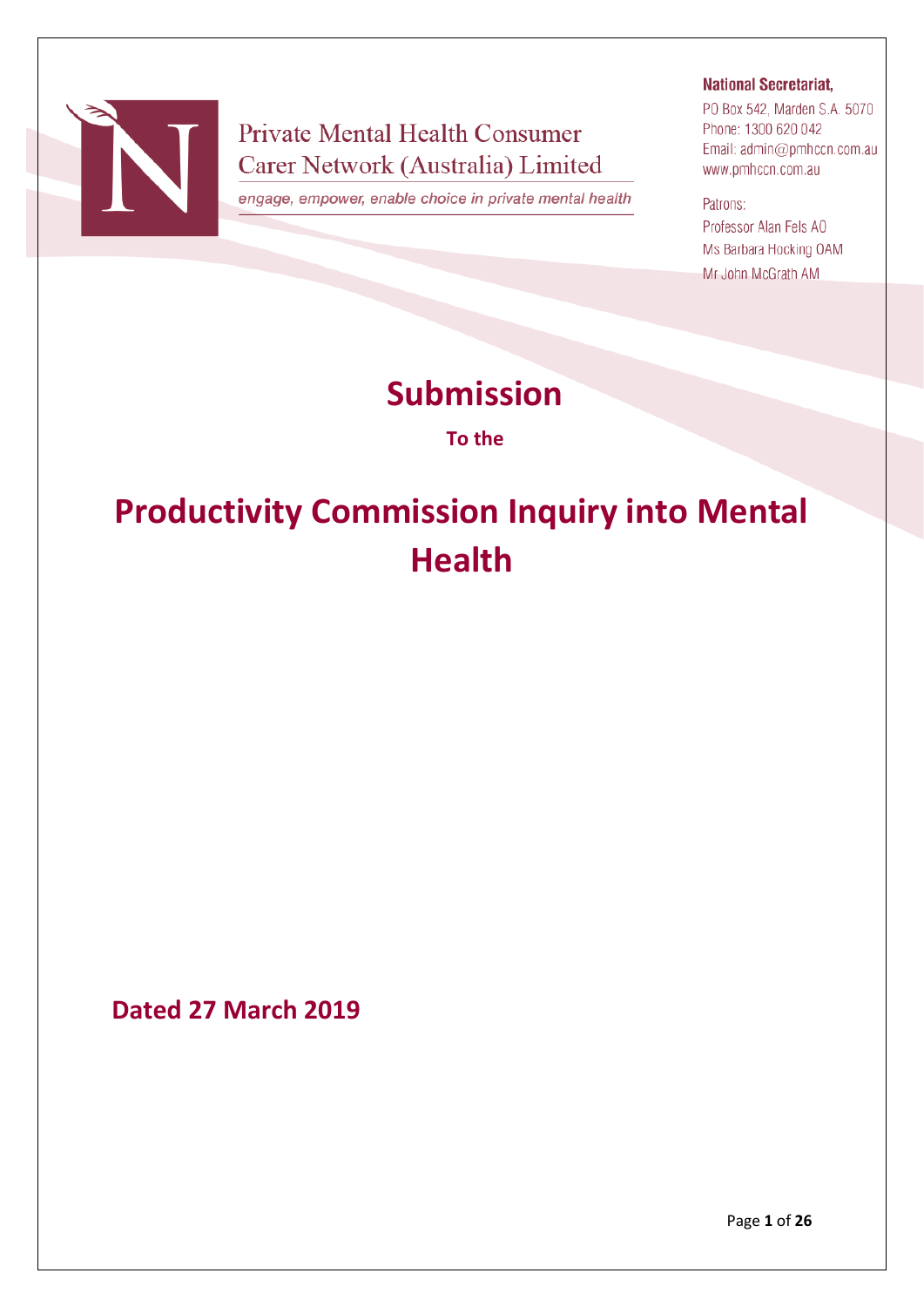# **Table of Content**

| <b>Section</b>                                                     |                                                    |    |
|--------------------------------------------------------------------|----------------------------------------------------|----|
| <b>Executive Summary</b>                                           |                                                    | 3  |
| Recommendations                                                    |                                                    | 4  |
| 1.                                                                 | <b>Capacity Building</b>                           | 8  |
| 2.                                                                 | <b>Rural and Remote</b>                            | 8  |
| 3.                                                                 | <b>Emergency Departments</b>                       | 10 |
| 4.                                                                 | Structural weaknesses identified in past reviews   | 11 |
| 5.                                                                 | Suicide and Suicide Prevention                     | 11 |
| 6.                                                                 | High Risk Groups - Borderline Personality Disorder | 14 |
| Comorbidities<br>7.                                                |                                                    | 16 |
| 8.                                                                 | <b>Housing and Homelessness</b>                    | 17 |
| 9.<br>Employment                                                   |                                                    | 18 |
| 10. Social services                                                |                                                    | 20 |
|                                                                    | 11. Mental Health in the Justice System            | 21 |
| 12. Expansion of the Peer Workforce                                |                                                    | 23 |
| 13. National Mental Health Strategy - Private Mental Health Sector |                                                    | 23 |
|                                                                    | 14. Health Insurance Reform                        | 25 |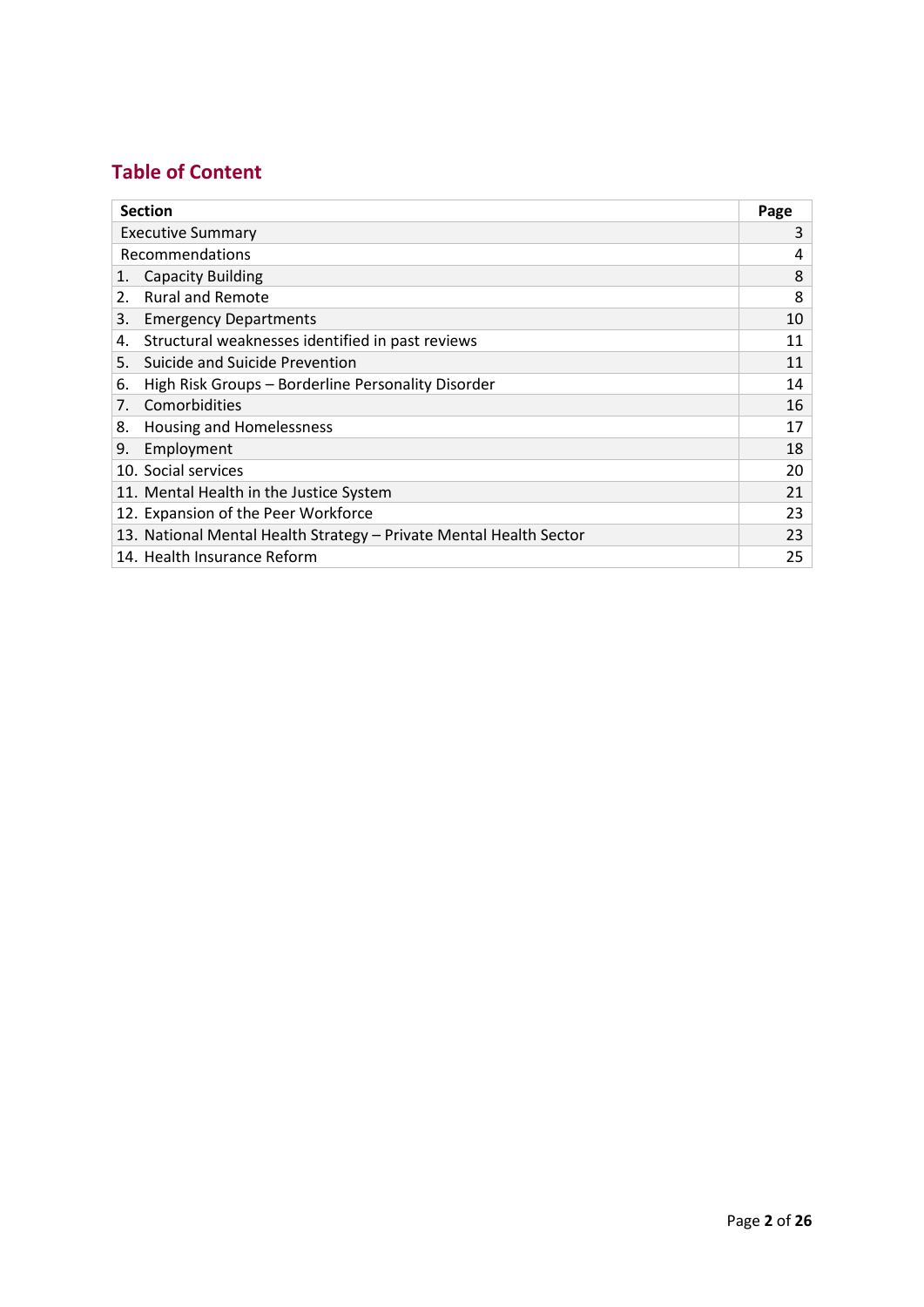# **Executive Summary**

We thank Productivity Commission for the opportunity to provide input into the Inquiry into Mental Health.

The *Private Mental Health Consumer Carer Network (Australia)* (hereafter Network) represents Australians who have private health insurance or who receive their treatment and care from private or office based settings for their mental illnesses or disorders and also represent their carers*.* As our title implies, the Network is the representative voice for consumers and carers in private mental health settings. We are highly informed about consumer and carer concerns and the operations of private providers.

The main topics we wish to cover in this Submission relate to the issues for people with a lived experience of mental illness when using mental health services and supports together with issues relating to carers, family and friends.

We have covered the following in particular:

- 1 Capacity building
- 2 Rural and Remote
- 3 Emergency Departments
- 4 Structural weaknesses identified in past reviews
- 5 Suicide
- 6 Borderline Personality Disorder
- 7 Comorbidities
- 8 Housing and Homelessness
- 9 Employment
- 10 Disability Support
- 11 Justice system
- 12 Expansion of the Peer Workforce
- 13 National Mental Health Strategy private mental health sector
- 14 Health Insurance Reform

We have also included a number of recommendations which we would be grateful if the Productivity Commission would consider.

The private mental health sector is a very significant player in the mental health space. We refer you to a brief overview of the data relating to this sector in Section 13. Health insurance premiums are increasing at a rapid rate, and the Network is concerned that the value for psychiatry cover seems to be decreasing. Restrictions, conditions etc will continue to affect the value of health insurance for psychiatry even with the introduction of the categorisation of products into Gold, Silver, Bronze and Basic on 1 April 2019.

The Network has made many Submissions in the past. We are in the unique position of being able to advise from our direct lived experience of either consumers or carers about what works and what doesn't. If we are to look at true patient centre care, then we need to consider a whole new way of doing business. What is required is to listen to the experiences of consumers and carers and look to build a mental health system that meets their needs, rather than building a system and expecting them to fit it.

We are hopeful that this Inquiry of the Productivity Commission will do exactly that. Listen to, engage with and move forward with us. There is much to be gained including better targeting funding, resources and workforce.

We would welcome the opportunity to discuss any of the issues and recommendations raised within this Submission.

Janne McMalcon

Janne McMahon OAM Founder and Executive Officer Phone: 1300 620 042 Mobile: 0417 893 741 Email: [jmcmahon@senet.com.au](mailto:jmcmahon@senet.com.au)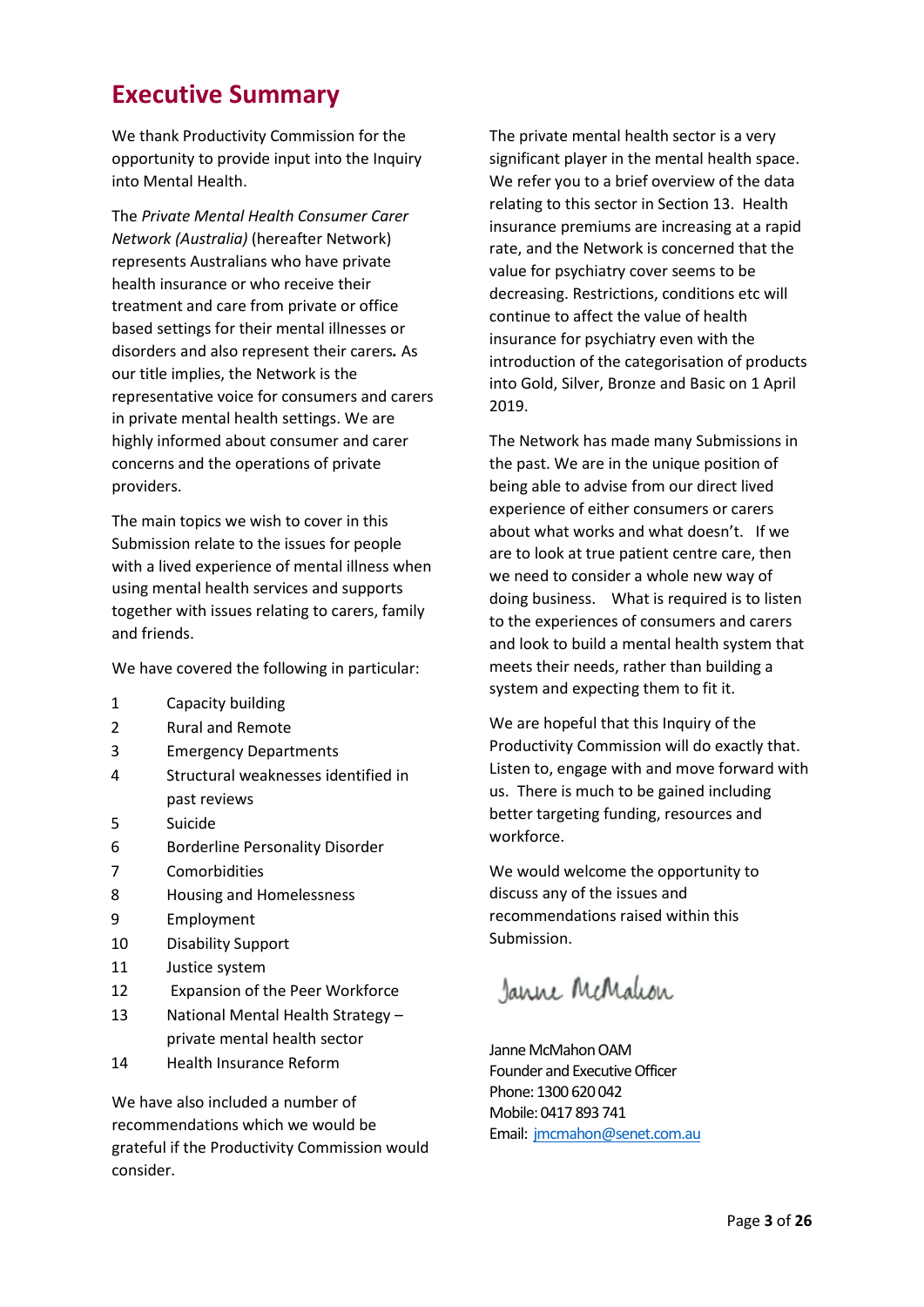# **Recommendations**

We have made a number of Recommendations which we would be grateful if the Productivity Commission would consider. These are:

# **Capacity Building**

➢ **Recommendation 1:**

#### **Young people:**

i. Introduce the Be You program into all schools across Australia.

#### **Carers:**

ii. Address barriers to health insurers paying benefits for carer psychoeducational and support groups provided within private psychiatric hospitals.

# **Rural and Remote**

➢ **Recommendation 2:**

#### **Workforce:**

- i. Introduce an incentive payment to the mental health workforce similar to that which applies to teachers with an upfront payment to relocate, followed by an additional payment once employment has reached 18 months and a final payment once the term of employment has reached 36 months.
- ii. Provide greater peer support for overseas trained psychiatrists and other clinicians and greater education about the Australian mental health system provided by the relevant state or territory Government.

#### **Enhanced MBS Item No:**

iii. Expand the current availability of telehealth to children and young people via new MBS item number/s.

# ➢ **Recommendation 3:**

Introduce a heightened media awareness campaign targeting the local geographic area of government, non-government, resources and support group availability.

Part of that campaign would be to tackle stigma with a focus on employing people with a mental illness.

# ➢ **Recommendation 4:**

Where local CALD and/or Refugee communities are significant in number, that policy be developed to ensure the design and provision of mental health services meet their cultural and language needs.

# **Emergency Departments (EDs)**

- ➢ **Recommendation 5:**
	- i. Establish short stay units in all Emergency Departments and offer access to a psychologist of up to five sessions to people presenting to EDs with mental health issues.
	- ii. Establish the 'Safe Haven model' model in all jurisdictions, staffed by peer workers.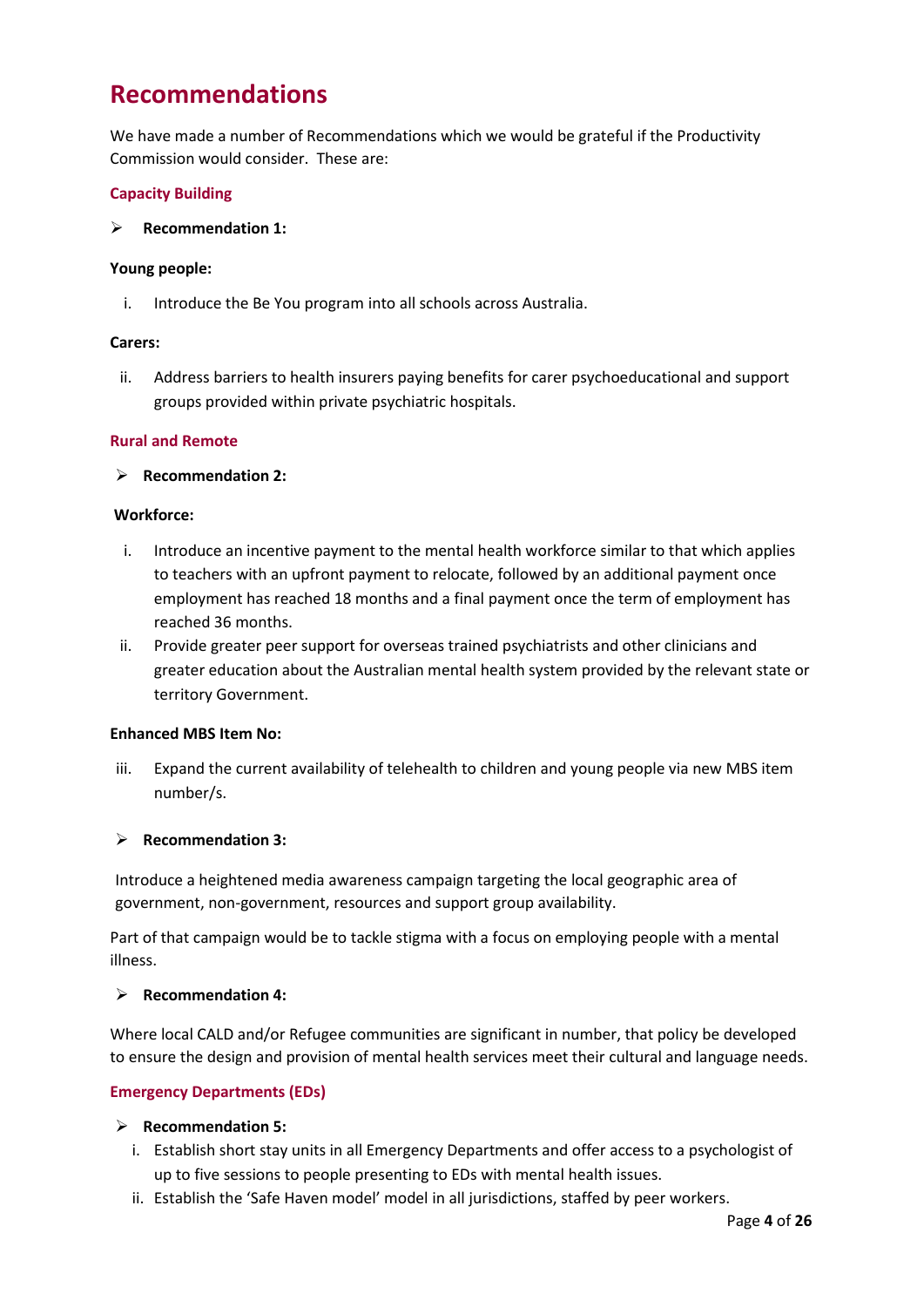#### **Suicide and suicide prevention**

# ➢ **Recommendation 6:**

- i. Introduce targeted prevention strategies for men.
- ii. Introduce targeted prevention strategies for the rural and remote areas.
- iii. Fund the training and education of country staff including ambulance, police and administrative staff of suicide awareness.
- iv. Implement reporting protocols of deaths within 28 days of discharge from a mental health facility be linked to coronial reporting requirements.
- v. Implement the reporting of any death within 28 days from consultation with a health professional for a mental health issue, be linked to coronial reporting requirements.
- vi. Introduce suicide prevention training be provided to health and community workers who provide services to individuals with a mental illness.
- vii. Implement the mandatory introduction and routine use in public and private mental health sectors of a clinician rated, validated suicide risk assessment tool at admission and discharge from inpatient settings and 3 monthly review in community settings.
- viii. Introduce and routine use of a clinician rated, validated suicide risk assessment tool for all people in contact with community mental health support organisations.
- ix. Provide community-based assertive outreach to people who have attempted suicide.
- x. Provide community-based supports for families and or significant others affected by suicide or suicide attempt.
- xi. Fund a range of targeted community mental health supports to reduce the risk of subsequent suicide following discharge from hospital or other care. Follow up should occur through multiple channels (in person, by phone), and should not be dependent on the nature of any other service the person is receiving or has received, or how that service is funded (Commonwealth or State).

# **High Risk Groups: Borderline Personality Disorder**

# ➢ **Recommendation 7.**

- i. Implement Recommendation 25, of the Senate Community Affairs, Toward recovery: mental health services in Australia.
- **ii.** Increase the number of consultations under the Better Access initiative for people with BPD to the same as eating disorders, i.e. 40 per year**.**

# **Comorbidities – mental illness and physical**

- ➢ **Recommendation 8.**
	- i. Create a simple mechanism by which people with GI disease are able to access MBS funding for Psychological care for four sessions when referred directly by their Specialist Gastroenterologist or Physician.
	- ii. Provide community based collaborative care to people with co-morbid physical and mental illnesses.
	- iii. Provide a similar program by raising a new MBS item number offering yearly health check to people with mental and chronic physical illnesses such as that currently provided for indigenous people 45+ under MBS item number 715.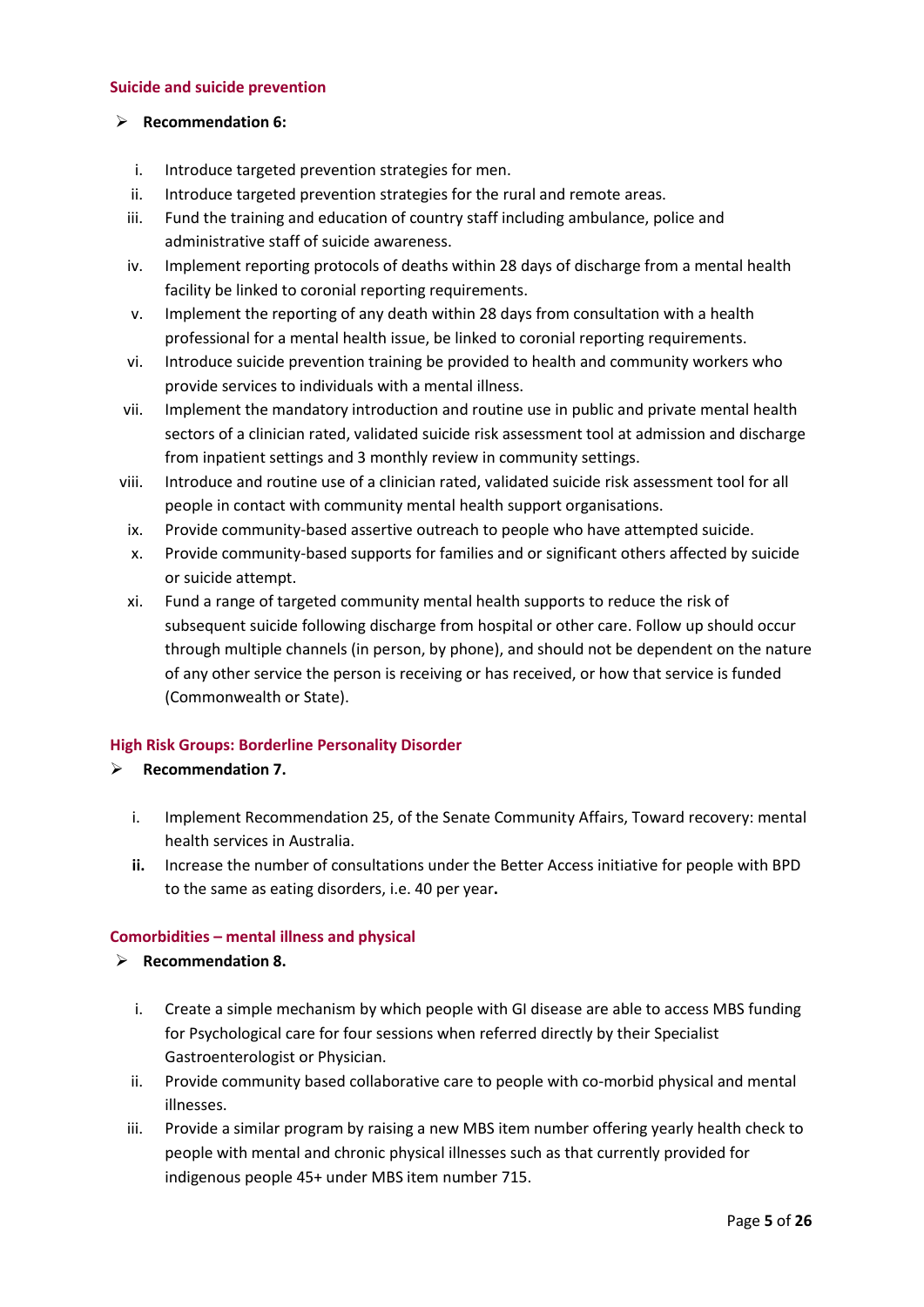#### **Housing and homelessness**

#### ➢ **Recommendation 9.**

- i. Expand the mental health and homelessness services across all jurisdictions.
- ii. Establish more community residential facilities which offer 'step up, step down' support
- iii. Adopt a Housing First for 15 24-year olds with mental illness at risk of homelessness.
- iv. Introduce this model more broadly for people with mental illness experiencing homelessness.

#### **Employment**

#### ➢ **Recommendation 10:**

- i. Encourage supported employment for people with severe mental illness by targeting employers.
- ii. Provide support to people with a severe mental illness to gain and maintain employment.

# ➢ **Recommendation 11.**

- i. Support the roll out of the Individual Placement and Support Program across all headspace sites in Australia.
- **ii.** Establish the VETE services within all jurisdictions**.**

#### **Social Services:**

#### ➢ **Recommendation: 12.**

Add an additional question about a consumer's 'insight' or 'judgement' to the Medical/Assessment form for application for Carer Payment and Carer Allowance

# **Greater engagement with families**

#### ➢ **Recommendation 13.**

Introduce training to staff in how to better engage with carers and families by the implementation of: The Practical Guide for Working with Carers of People with a Mental Illness.

#### **Expansion of the Peer Workforce**

#### ➢ **Recommendation 14.**

- i. Increase the number of peer workers across Australia.
- ii. Establish and expand the range of services provided and led by peer workers

# **National Mental Health Strategy**

#### ➢ **Recommendation: 15.**

Include representation of the private sector should be undertaken at beginning of any initiative relating to the National Mental Health Strategy and any plans beyond the current Fifth National Mental Health and Suicide Prevention Plan including membership of any writing group.

#### **Health Insurance Reform**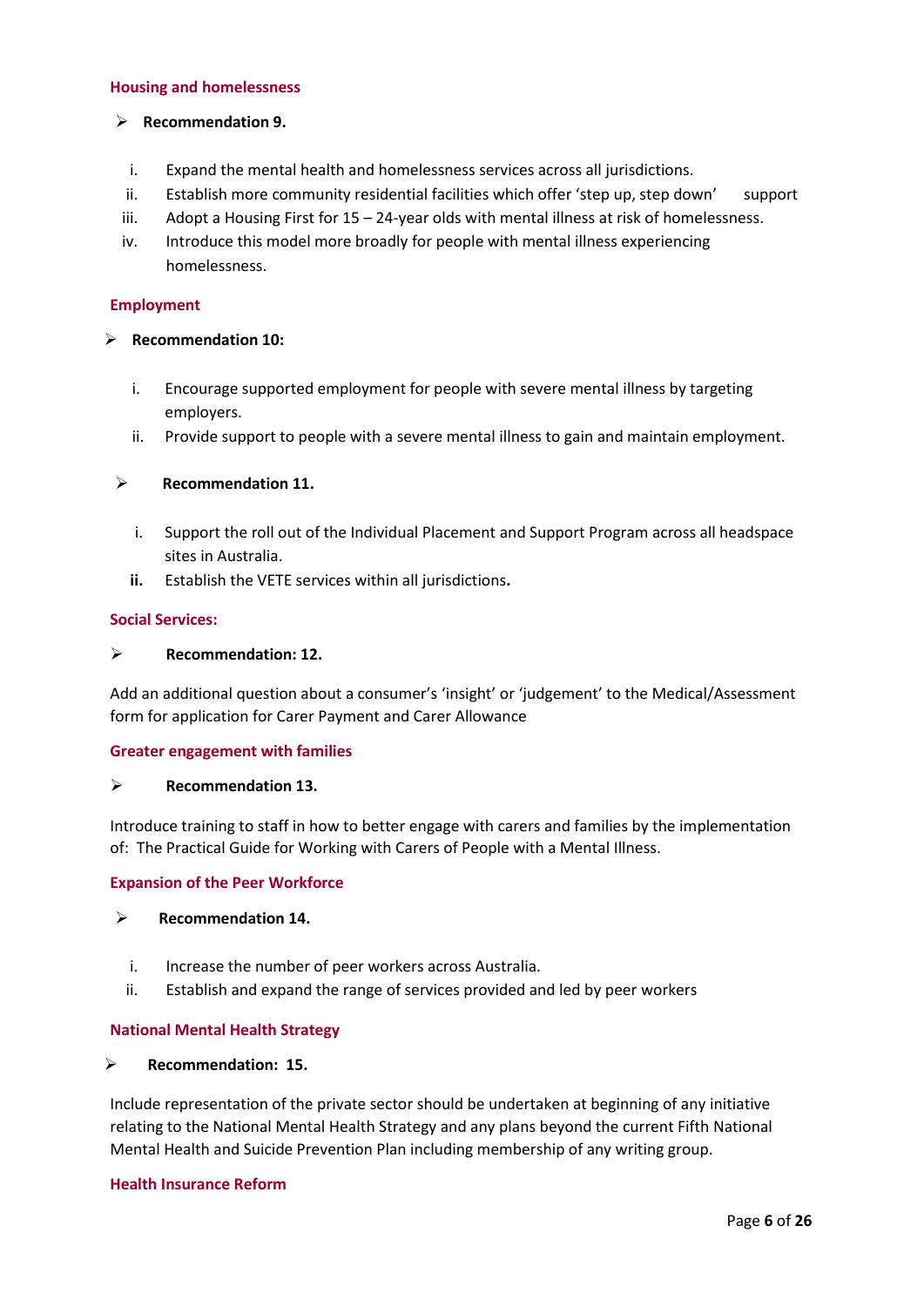# ➢ **Recommendation 16:**

- i. All health insurers and private hospitals provide a transparent process which allows consumers to compare mental health treatment options at the point of admission to inpatient or day programs
- ii. All health insurers and private hospitals provide written advice on what conditions, restrictions or requirements they have in place under the HPPAs which will allow consumers, families and treating psychiatrists information upon which to make an informed decision about their treatment.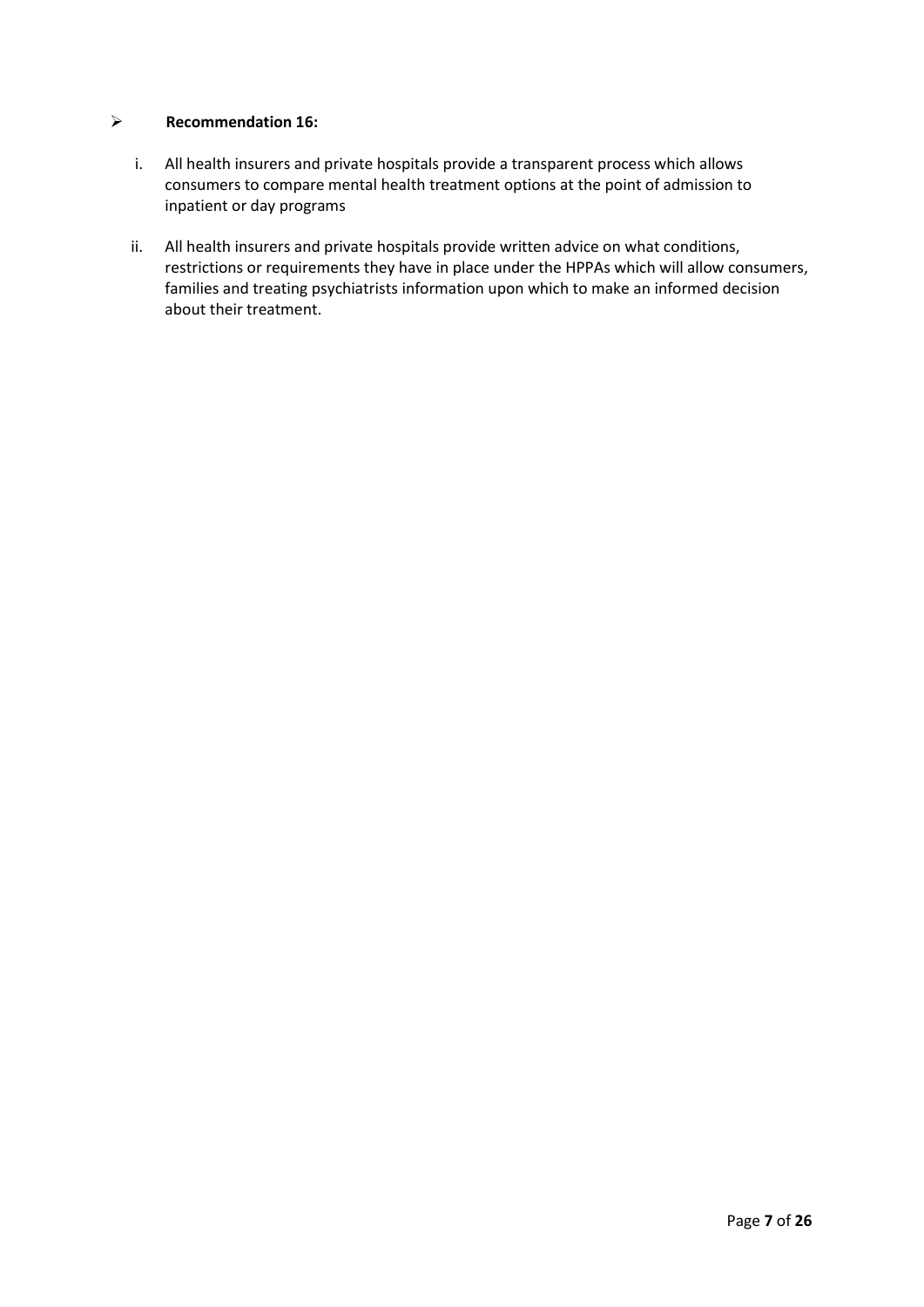# *PRODUCTIVITY COMMISSION: ISSUES PAPER QUESTIONS ON STRUCTURAL WEAKNESSES IN HEALTHCARE*

# **1 Capacity building**

# **Children**

There are a number of areas that the Productivity Commission has raised. The Network would like to comment on building the capacity of the Australian population to stay well and mentally healthy.

We believe this starts with school aged children and those whose parents have mental illness. A number of initiatives have been introduced in this area and the Network strongly supports these. Of note is our interest in the Be You schools initiative and how young children who show early signs of heightened sensitivity or other issues can be assisted in building their capacity to deal with themselves and the world around them. We heard recently from a presentation by Beyond Blue that as many six school aged children each year take their lives by suicide. This is the worst statistic the Network has heard. *Please see our commentary in the Suicide Section below Page 11.*

# **Informal Carers**

Carers also require supports to undertake their role and services are required to build their capacity to do so. There are significant issues in relation to their lost or reduced employment and hence cause strain on finances, their own mental and physical wellbeing, housing, and other issues.

Mind Australia commissioned the University of Queensland to undertake research in the carer area and in March 2017 released the Report: *The economic value of informal mental health caring in Australia: summary report*. Some of the Key findings were that there are an estimated 240,000 Australians care for an adult with mental illness In June 2015, there were an estimated 2.8 million informal carers in Australia, of whom 240,000, or 8.6%, were mental health carers meeting our definition. This group comprised 54,000 primary carers and 186,000 other mental health carers. It would cost \$13.2 billion to replace informal mental health care with formal support services.

# **Carer respite and carer psychoeducational and support groups in private hospitals**

The Network also notes that the funding previously allocated to carer respite has been diverted into the NDIS.

We are also aware that health insurers do not pay benefits for carer psychoeducational and support groups or services provided within private psychiatric hospitals.

# ➢ **Recommendation 1:**

# **Young people:**

**i. Introduce the Be You program into all schools across Australia.**

# **Carers:**

**ii. Address barriers to health insurers paying benefits for carer psychoeducational and support groups provided within private psychiatric hospitals.**

# **2 Rural and Remote**

There are a still a number of problems or barriers to accessing mental health services, and current gaps in service delivery despite a number of Inquiries.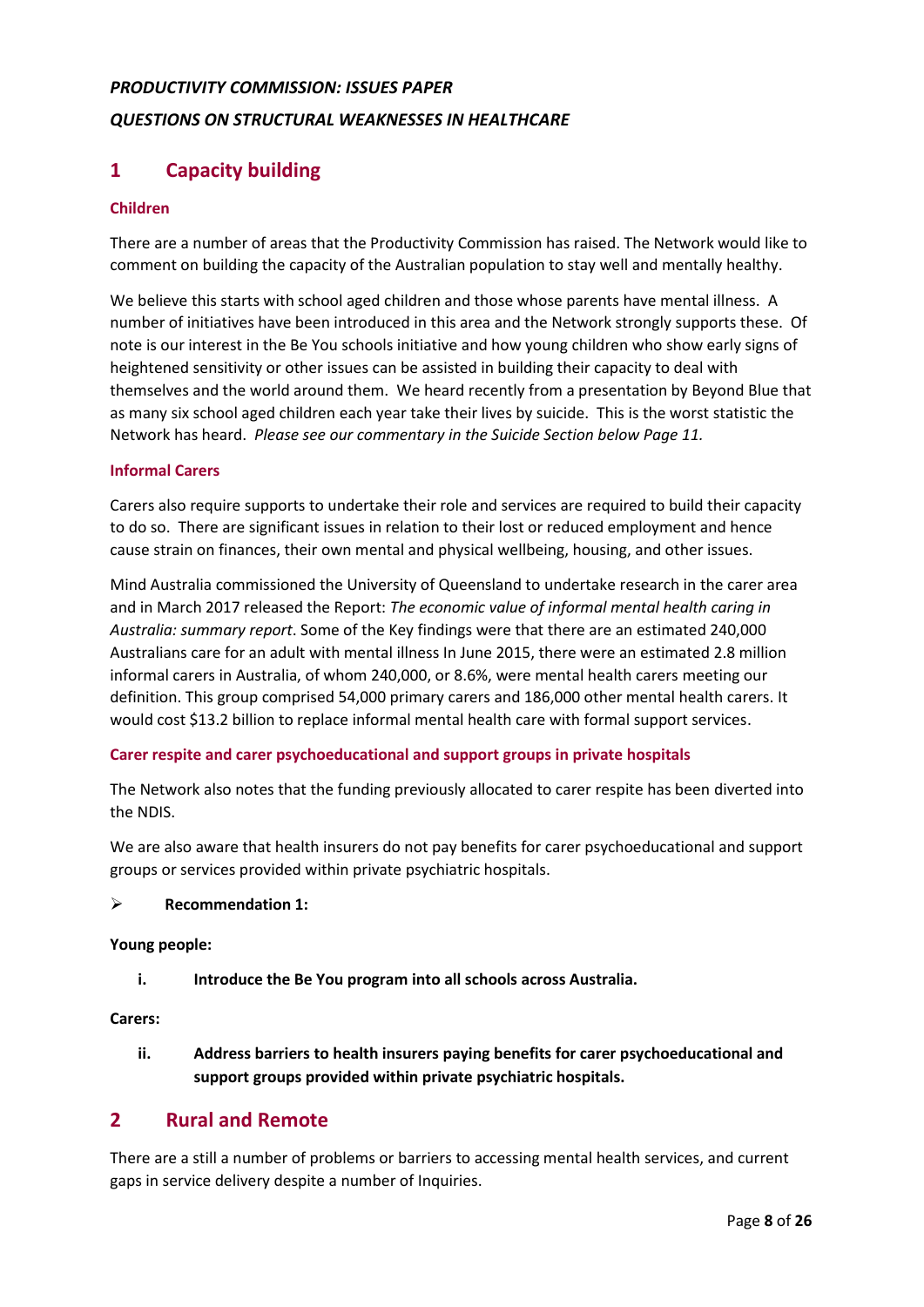There is a very limited number of Australian psychiatrists who practice outside metropolitan cities. Throughout country Australia, mental health delivery by psychiatrists is via a limited number of Consultant Psychiatrists flying in/flying out for a limited period of usually one day. This does not allow for timely follow up in crisis situations, close monitoring, or long-term psychological therapies. Whilst psychologists are more accessible in regional areas, a similar situation applies regarding rural and especially remote locations. The Federal Government incentive for Psychiatrist Office based IT or web teleconferencing goes some way to address these needs, however there is evidence that the uptake has been slow.

The mental health needs of people in rural/remote areas are currently catered for by small community mental health teams. These clinicians provide much needed mental health care though in a limited capacity and can consist of one clinician working in isolation, or two or more working as a team. The more remote the location, the smaller number of clinicians. Whilst the workforce consists of mental health nurses, sometimes Occupational Therapists, sometimes psychologists and/or Social Workers, the ability to administer and monitor psychotropic medications, to provide crisis interventions, long term therapy etc is limited.

Psychiatrists have the opportunity to provide telehealth through the MBS<sup>12</sup> currently but more needs to be done to extend and retain these items. Furthermore, it is essential for children and young people in rural areas by using the same technology available to adults that they have access to a child and adolescent specialist or other appropriate clinician.

- ➢ **Recommendation 2: Workforce:**
	- **i. Introduce an incentive payment to the mental health workforce similar to that which applies to teachers with an upfront payment to relocate, followed by an additional payment once employment has reached 18 months and a final payment once the term of employment has reached 36 months.**
- **ii. Provide greater peer support for overseas trained psychiatrists and other clinicians and greater education about the Australian mental health system provided by the relevant state or territory Government.**

# **Enhanced MBS Item No:**

**iii. Expand the current availability of telehealth to children and young people via new MBS item number/s.**

Stigma also plays a huge part in impeding mental illness identification and treatment. Both men and women in small communities often seek assistance from health professionals outside of their local community, especially for mental health issues, for fear of the reaction of others within their small social environ. This heightened stigma in rural and remote communities remains an obstacle to the utilisation of mental health services partly due to the size of the communities and the close association people have with each other in social, community and employment situations.

➢ **Recommendation 3:**

 $\overline{\phantom{a}}$ 

<sup>1</sup> MBS Item Number 288 - Professional attendance on a patient by a consultant physician practising in his or her specialty of psychiatry

<sup>&</sup>lt;sup>2</sup> MBS Item Number 353 - A telepsychiatry consultation by a consultant physician in the practice of his or her specialty of Psychiatry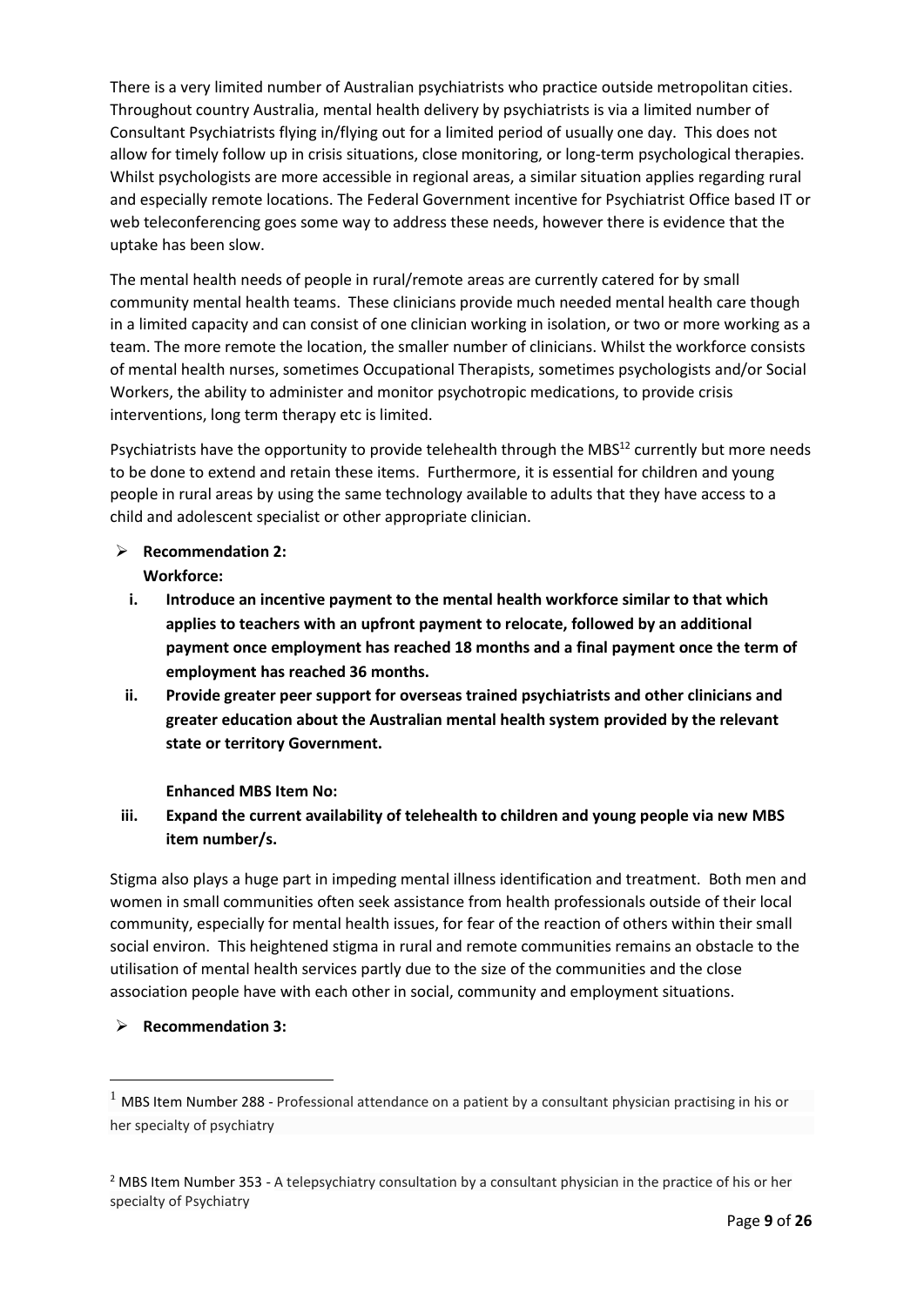# **Introduce a heightened media awareness campaign targeting the local geographic area of government, non-government, resources and support group availability.**

# **Part of that campaign would be to tackle stigma with a focus on employing people with a mental illness.**

Increasingly, significant numbers of Culturally and Linguistically Diverse (CALD) and refugee groups are being re-located in regional and rural areas and a very recent government announcement refers to this. Specific refugee populations are now being relocated to specific areas i.e. Afghan refugees to Rockhampton for employment within the local abattoir. These geographic areas need to have mental health services which are user friendly and appropriate to address specific cultural and language needs. The question arises, are services being delivered and designed to attract local CALD or refugee communities, if not, then we would recommend that they are. The Network believes that policy should be developed around ensuring that mental health services cater to their respective local geographic CALD and/or refugee communities.

# ➢ **Recommendation 4:**

# **Where local CALD and/or Refugee communities are significant in number, that policy be developed to ensure the design and provision of mental health services meet their cultural and language needs.**

In terms of recruitment of psychiatrists and other mental health professionals to fill the needs of mental health consumers in rural and remote areas the following are currently in place.

Overseas Trained Psychiatrists are required to undertake additional education. The Specialist Pathway of the RANZCP is a pathway to College Fellowship and only suitable for Overseas Trained *Specialists* (OTS) with a recognised Specialist Qualification who wish to remain and work in Australia permanently. Given that mental health is largely about 'talking therapy' language and strong accents by OTS can be an issue for consumers.

The other pathway to RANZCP College Fellowship is to recruit to an Area of Need. Areas of Need are declared by the States and Territories for rural and remote areas when the jurisdictional governments offer employment. The Overseas Trained psychiatrists in these positions are often unsupported by the Governments where they are required to practice often in isolation within a mental health system which is complex and foreign. This can act as a deterrent in recruitment and retention.

# **3 Emergency Departments**

We are seeing a number of initiatives previously funded by the Australian Government stop once the funding has ceased. The Network strongly supports short stay units as an alternative to Emergency Department (ED) presentations, and the brief intervention services of some ED which provide up to five sessions with a psychologist for people with mental health issues who present to the ED.

Beyond Blue has recently supported the establishment of the first 'Safe Haven Café<sup>'3</sup> concept at St Vincent's Hospital campus<sup>4</sup> in Victoria. This is an alternative for people with mental illness to be supported by peer workers rather than presenting to EDs. It is based upon the successful model in the UK and provides a safe alternative for adults over 18 years experiencing loneliness, personal difficulties, or needed social connection. It is open usually during non-clinical contact hours offering

 $\overline{\phantom{a}}$ 

<sup>&</sup>lt;sup>3</sup> Safe Haven Café, Developed in the UK

<sup>&</sup>lt;sup>4</sup> St Vincent's campus at Fitzroy in partnership with Better Care Victoria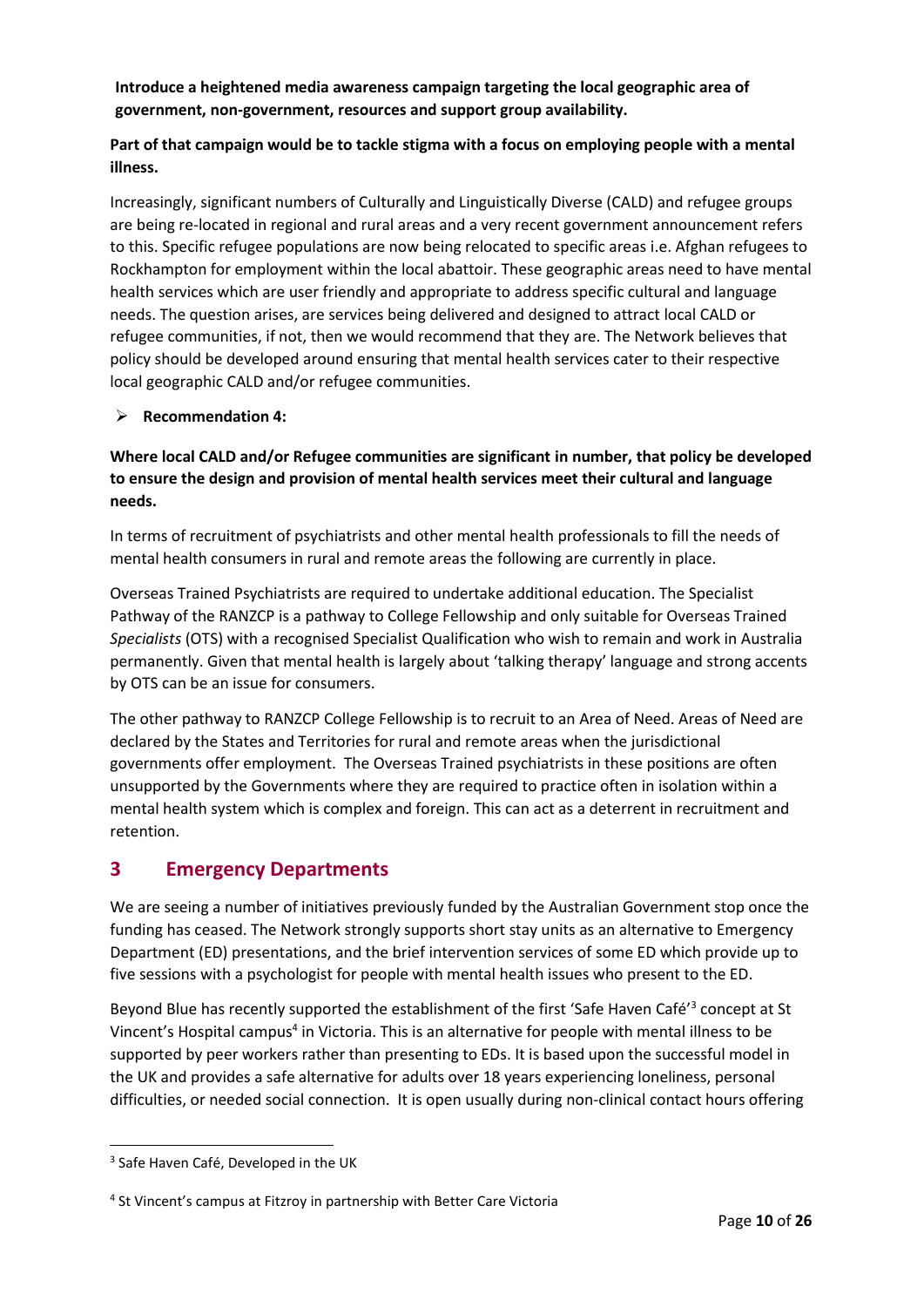support to people with mental illness or experiencing homelessness. Please also see the section on homelessness later in this Submission.

In 2016-17, 276,954 people presented at overstretched public hospital emergency departments seeking care for mental health related conditions. Only 38 per cent of those people were admitted to hospital or referred to another hospital for admission<sup>5</sup>, indicating the needs of around 62 per cent (166,172) of people presenting to public hospital emergency departments were not met.

# ➢ **Recommendation 5:**

- **i. Establish short stay units in all Emergency Departments and offer access to a psychologist of up to five sessions to people presenting to Eds with mental health issues.**
- **ii. Establish the 'Safe Haven model' model in all jurisdictions, staffed by peer workers.**

# **4 Past reviews**

The Network has had representation on the Improved Models of Care Working Group (IMCWG) and the IMCWG Mental Health Sub Group. A number of issues have concerned us in relation to mental health reform of the private health insurance industry.

We welcome the Minister for Health, Hon Greg Hunt MP, announcement of the immediate upgrade for people requiring admission to a private psychiatric hospital and whose health insurance product does not full cover costs. We also welcome Minister Hunt's announcement that all health insurance products will be categories into Gold, Silver, Bronze and Basic with all but gold having a basis default benefit which is approximately one half of the total costs with the gap being paid by the consumer.

Furthermore, we are advised that even those on the Gold category could have current or new restrictions placed on their policy by way of the Hospital Purchaser Provider Agreements (contracts) between health insurers and hospitals. The most common are 28-day readmission at a lower benefit payable, those attending day programs and requiring re-admission to inpatients, again at a lower benefit payable. We believe that if Australia is to continue to have a viable private health insurance system and for people to attend private psychiatric hospitals, then these restrictions must be removed.

People are finding it difficult to afford increasing health insurance product premiums and struggle to meet these costs questioning the value of health insurance. The public mental health system will not be able to cope with the increased influx of people who are or will drop out of health insurance.

# *PRODUCTIVITY COMMISSION: ISSUES PAPER*

# *QUESTIONS ON SPECIFIC HEALTH CONCERNS*

# **5 Suicide and suicide prevention**

l

The Network recognises the enormous costs of suicide in Australia. The personal, social and emotional costs left after the suicide of someone close are immeasurable. In addition to grief, emotions of guilt, blame, anger and frustration are all felt by families, friends and work colleagues. People find it hard to fathom why someone chooses to take their own life. Both grief and guilt are

<sup>5</sup> Australian Institute of Health and Welfare. Table ED.10: Mental health-related emergency department presentations in public hospitals, by episode end status, states and territories, 2016–17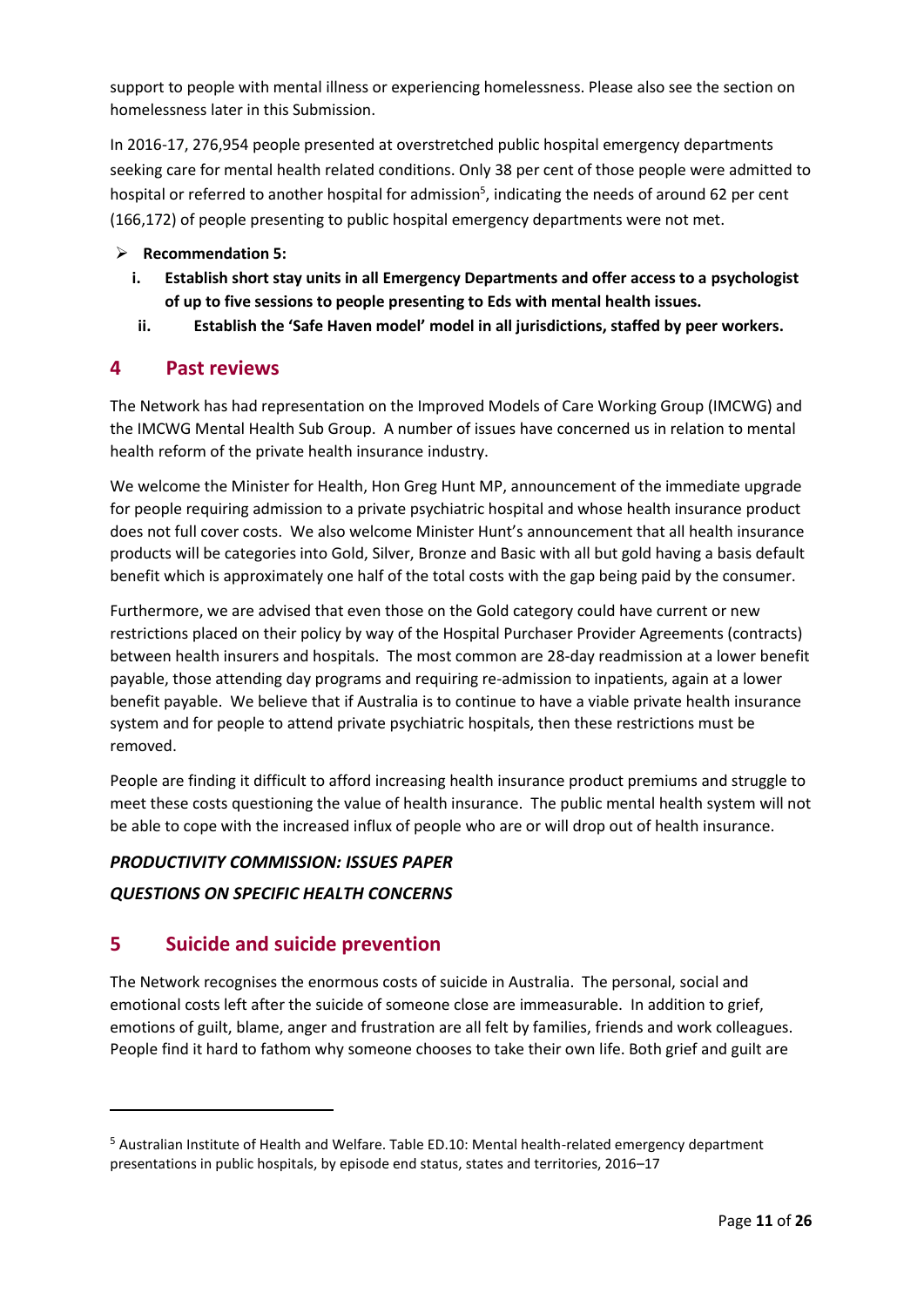often heightened for those left after a suicide because of their belief that the death could have been avoided and that in some way some responsibility rested with them and their inaction.

Suicide is a topic the Australian community does not openly discuss as a general rule, and the community seems more comfortable in avoiding the matter. Families will report that following death by suicide of a family member, people i.e. friends, neighbours etc tend to react in a negative manner toward them, often avoiding them or avoiding talking about the death (or life) of their loved one. Many of us exposed to the mental health area know people who have chosen this path as a solution to their suffering or know their families. Suicide within mental health is a reality - with some people living with suicidal thoughts on a daily basis.

In 2017, 3,128 lives were lost to suicide. <sup>6</sup> The biggest risk factor for suicide is a prior suicide attempt. Assertive outreach approaches to integrated suicide prevention can prevent 21 per cent of suicide deaths and 30 per cent of suicide attempts<sup>7</sup>. Every individual who has attempted suicide and sought hospital treatment for a related injury should be followed up.

All governments have made the following commitment to Australians: "Services will actively follow up with you if you are at a higher risk of suicide, including after a suicide attempt." $8$ 

Despite the large amount of funding over several years, the suicide rate has increased. The Network provided the following Recommendations to the Senate Community Affairs Committee, Inquiry into Suicide in Australia<sup>9</sup>. We still believe these are relevant for the Productivity Inquiry.

There are insufficient services to support families, carers or significant others when a person has attempted suicide or has died by suicide. This is a vulnerable time and people require the necessary mental health supports at this time. We know that it is not uncommon for a sibling, or child of someone who suicides, to also die via suicide. This is a known time of vulnerability and mental health services must be established to cater for this group.

In terms of suicide prevention within mental health, the Network draws the Commission to our recommendations below together with Recommendation 8 (People at high risk, Borderline Personality Disorder) within the mental health sector. We believe such practical measures will go a great way in identifying and reducing suicide to these vulnerable individuals.

# ➢ **Recommendation 6:**

 $\overline{a}$ 

- **i. Introduce targeted prevention strategies for men.**
- **ii. Introduce targeted prevention strategies for the rural and remote areas.**
- **iii. Fund the training and education to country staff including ambulance, police and administrative staff of suicide awareness.**

# **Suicide whilst an inpatient of a public and private mental health service.**

All suicides whilst in the care of inpatient health services are mandatory reporting requirements classified as a sentinel event. These are the subject of coronial inquiries.

<sup>6</sup> Australian Bureau of Statistics. 3303.0 Causes of Death, Australia 2017. Table 11.1 Intentional self-harm, Number of deaths, 5 year age groups by sex, 2008-2017.

<sup>7</sup> Black Dog Institute. LifeSpan research. [<https://blackdoginstitute.org.au/research/lifespan>](https://blackdoginstitute.org.au/research/lifespan), accessed 27 September 2018.

<sup>8</sup> Council of Australian Governments Health Council. The Fifth National Mental Health and Suicide Prevention Plan. August 2017. Page 25

<sup>&</sup>lt;sup>9</sup> Submission 10: Private Mental Health Consumer Carer Network (Australia)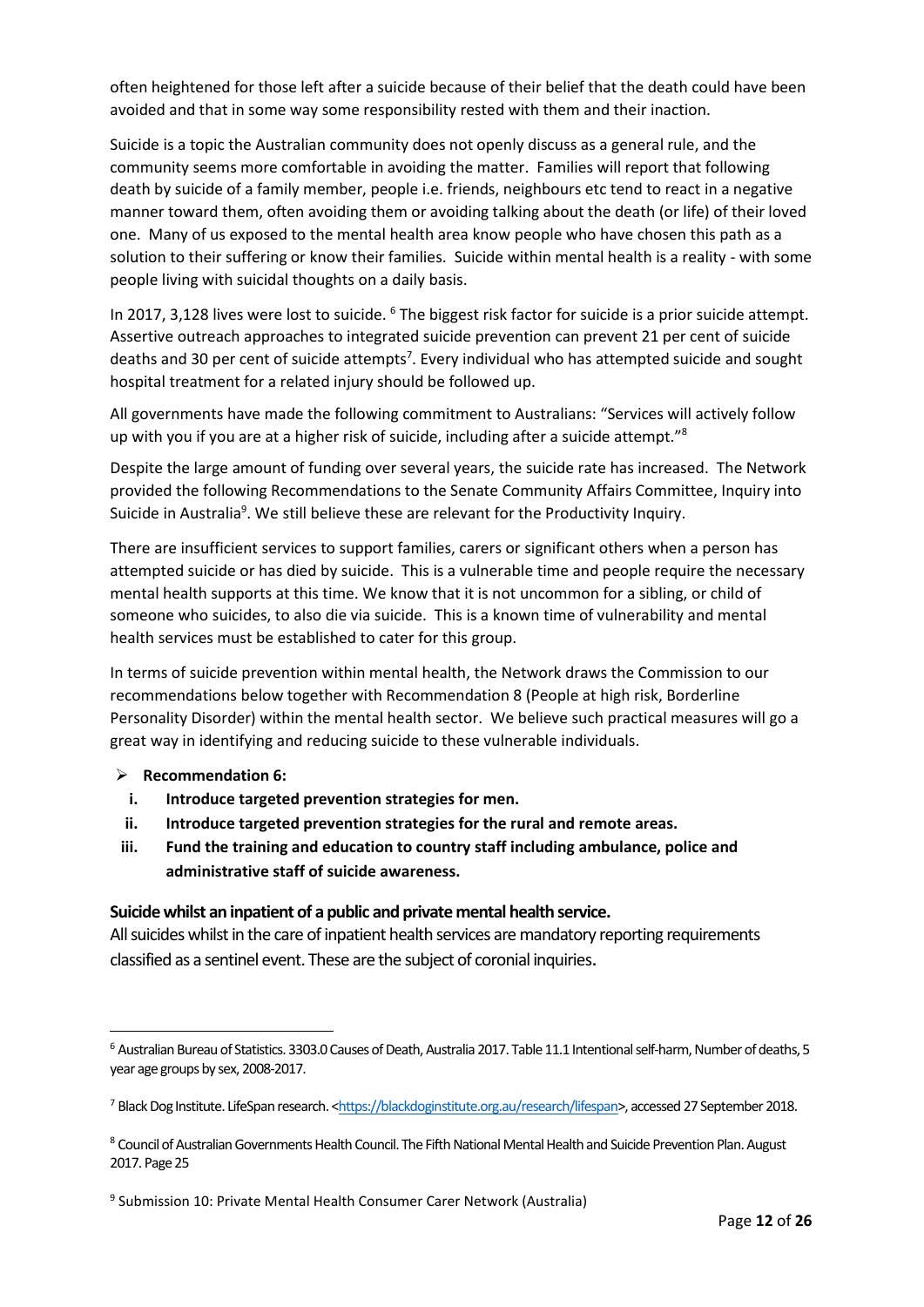# **Discharge from a mental health service and suicide**

It is acknowledged that a number of people suicide within a short period of discharge from a mental health facility. This could be deemed to imply that either discharge has been premature, recognisable risk factors at the time of discharge are not taken seriously or that there is insufficient community referral and support provided following discharge.

We understand that a reliable collection of information of this nature would require linkage of health service data collections with coronial data collection. The Network further understands that it is *not mandatory* for public mental health services to collect this information as part of the national data collection protocol.

Similarly, private mental health services are *not required* to follow up, support or provide services in the community. Any consequential cases of suicide occurring post-discharge can go undetected – or at least, unrecorded. All admissions to private sector mental health facilities are mostly via a private psychiatrist, though in some instances by a GP or other referral and the private psychiatrist, GP or other referrer *discharge the consumer into their own care*. The private hospital is *not required* to initiate any process by which to follow the consumer after discharge. As a result, private mental health facilities are precluded from mandatory reporting of information of this nature.

The Network considers that **the lack of** suicide reporting for mental health services is of major concern. The Network understands that the collection of this kind of follow-up information is hampered by the difficulties imposed by privacy legislation. Whilst a person is in a service's care the service is obliged to collect and report certain information. Once a person is discharged, it becomes very difficult for health service providers including individual practitioners to be aware of this important information.

The Network concludes that efforts must be made to collect, report and review all occasions of death by suicide following discharge from mental health services.

- **iv. Implement reporting protocols of deaths within 28 days of discharge from a mental health facility be linked to coronial reporting requirements.**
- **v. Implement the reporting of any death within 28 days from consultation with a health professional for a mental health issue, be linked to coronial reporting requirements.**
- **vi. Introduce suicide prevention training to health and community workers who provide services to individuals with a mental illness.**
- **vii. Implement the mandatory introduction and routine use in public and private mental health sectors of a clinician rated, validated suicide risk assessment tool at admission and discharge from inpatient settings and 3 monthly review in community settings.**
- **viii. Introduce and routine use of a clinician rated, validated suicide risk assessment tool for all people in contact with community mental health support organisations.**

Currently, in both public and private mental health settings, part of the routine national data collection requires the completion of a clinician rated outcome measure (HoNOS) and a consumer self-reporting outcome measure (Kessler-10, Basis-32, MHI-38 and in the private sector the MHQ-14) at admission and discharge from inpatient settings, and routinely at 91-day intervals within community settings. The Network considers that, as part of this collection and reporting suite of outcome measures, it would be appropriate to implement a clinician rated and validated suicide risk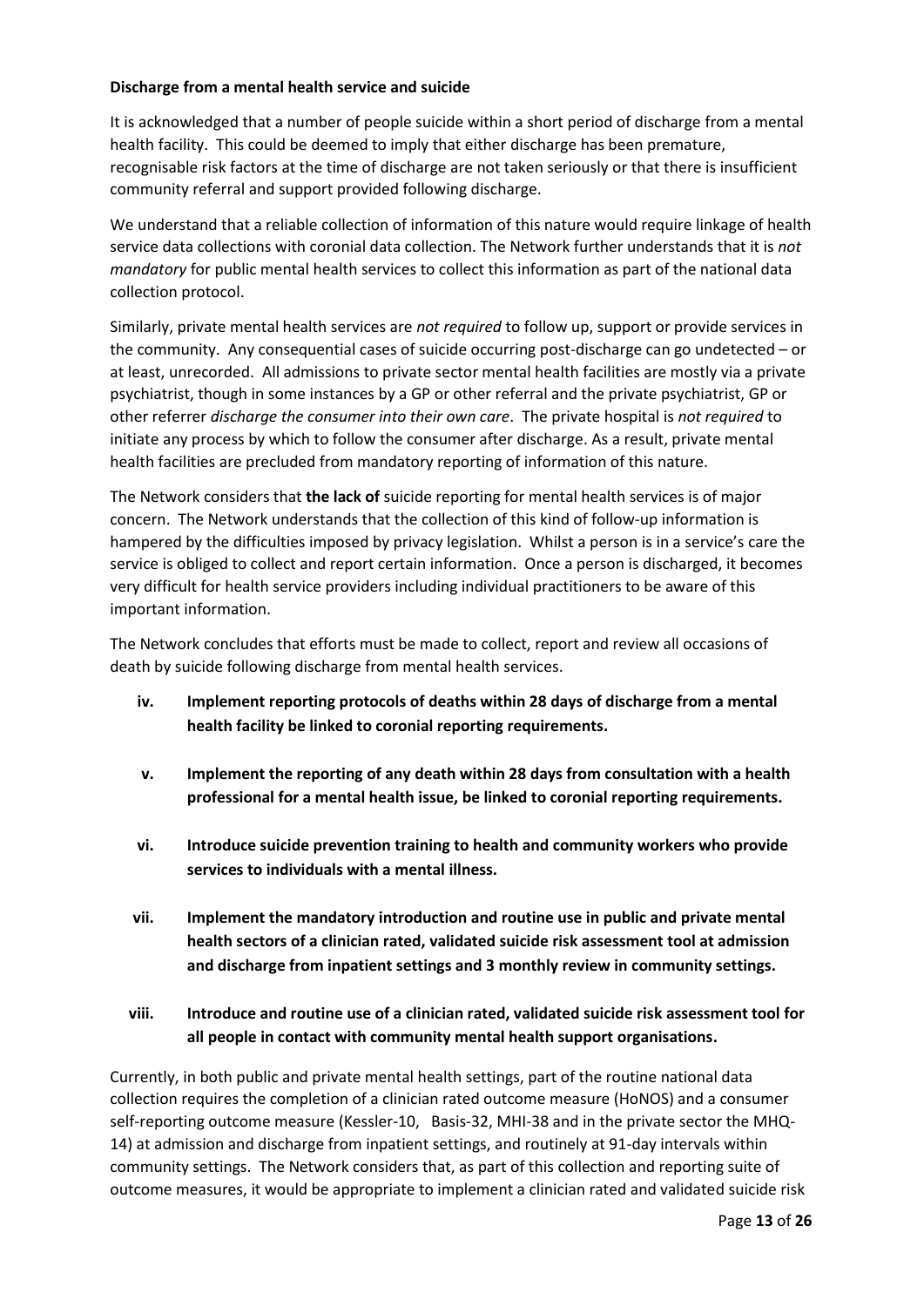assessment measure. The main concern the Network has is the reliable collection of these instruments on a routine basis.

The Network therefore believes that a routinely administered suicide risk assessment measure be introduced as mandatory, for all mental health consumers at admission, discharge from all inpatient settings, and at ninety-one-day reviews of mental health consumers in all community settings.

People most as risk are those who have attempted suicide. Services are urgently needed to recognise and support these people.

- **ix. Provide community-based assertive outreach to people who have attempted suicide.**
- **x. Provide community-based supports for families and or significant others affected by suicide or suicide attempt.**
- **xi. Fund a range of targeted community mental health supports to reduce the risk of subsequent suicide following discharge from hospital or other care. Follow up should occur through multiple channels (in person, by phone), and should not be dependent on the nature of any other service the person is receiving or has received, or how that service is funded (Commonwealth or State). <sup>10</sup>**

**Return on investments 1.30 for every \$1 invested.**

**Savings: \$100 million in the short-term savings, \$1.0 billion in long-term savings<sup>11</sup>**

# **6 high-risk group – Borderline Personality Disorder**

*Schizophrenia* has a suicide rate of around *8-10%* of sufferers, and *borderline personality disorder*  around the same. It is estimated that up to *one third* of youth suicides have been the result of the existence of borderline personality disorder.

The failure to conduct assessment, analysis and/or research into suicide by and suicide prevention for people with the diagnosis of *borderline personality disorder -* and indeed even any recognition or focus on people with this mental illness - can only be considered a national failure. The suicide rate of people with this diagnosis is estimated to be around 10%. These deaths can be prevented if appropriate and designated services are provided, access and entry to those services are available and people are not further discriminated against.

In an unprecedented move within mental health in Australia, a coalition of the peak consumer and carer national advocacy organisations $12$ , together with the clinical and key non-government organisations brought this issue to national prominence by lobbying the *Senate Community Affairs Committee – Inquiry into Mental Health*. This resulted in a clear recommendation in the Report tabled in the Australian Senate on 25 September 2008 $^{13}$  that a national borderline personality disorder initiative, overseen by a Taskforce is undertaken.

The Recommendation is as follows:

*Recommendation 25*

 $\overline{\phantom{a}}$ 

*The committee recommends that the Australian, state and territory governments, through COAG, jointly fund a nation-wide Borderline Personality Disorder initiative. The committee recommends that the initiative include:*

kpmg\_mental\_health\_australia.pdf

<sup>10</sup> Mental Health Australia 2019 Election Platform

<sup>&</sup>lt;sup>11</sup> KPMG and Mental Health Australia, Investing to Save, Final Report May 2018 [https://mhaustralia.org/sites/default/files/docs/investing\\_to\\_save\\_may\\_2018\\_-](https://mhaustralia.org/sites/default/files/docs/investing_to_save_may_2018_-_kpmg_mental_health_australia.pdf)

 $\frac{12}{12}$  Senate Community Affairs, Toward recovery: mental health services in Australia, Pg 168 9.57 (Submission 53, Private Mental Health Consumer Carer Network (Australia) p.4)

<sup>&</sup>lt;sup>13</sup> Senate Community Affairs, Toward recovery: mental health services in Australia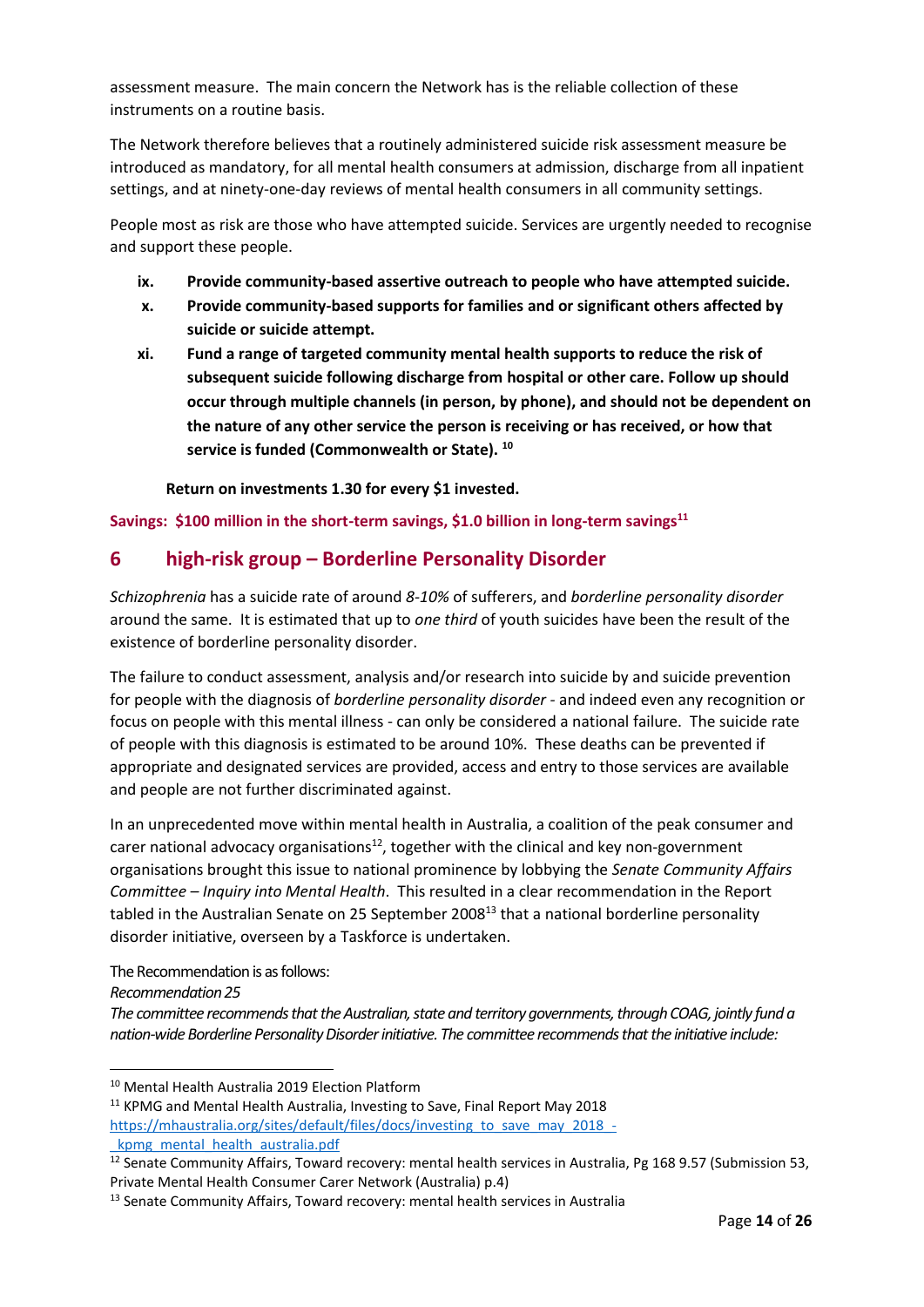- designated Borderline Personality Disorder outpatient care units in selected trial sites in every jurisdiction, to provide assessment, therapy, teaching, research and clinical supervision;
- awareness raising programs, one to be targeted at adolescents and young adults in conjunction with the program in Recommendation 19 (Chapter 8) aimed at improving recognition of the disorder, and another to be targeted at primary health care and mental health care providers, aimed at changing attitudes and behaviours toward people with Borderline Personality Disorder; and
- a training program for mental health services and community-based organisations in the effective care of people with Borderline Personality Disorder.
- The committee recommends that a taskforce including specialist clinicians, consumers, community organisations, public and private mental health services and government representatives be convened to progress and oversight the initiative.

The Network strongly supports the actioning of these 4 points as they are still unactioned. Additionally, the Network undertook surveys in June 2011 and again in June 2017 around the experiences of consumers and a separate survey for carers. This was an Australian and International first.

Lawn, S., McMahon, J., Zabeen, S. (2017). FOUNDATIONS FOR CHANGE: PART 1 - CONSUMERS: Experiences of CONSUMERS with the Diagnosis of Borderline Personality Disorder (BPD) 2017 Update. Private Mental Health Consumer Carer Network (Australia) Inc: Marden, South Australia, Australia. (60 pages)<http://www.pmhccn.com.au/>

Lawn, S., McMahon, J., Zabeen, S. (2017). FOUNDATIONS FOR CHANGE: PART 2- CARERS: Experiences of CARERS supporting someone with the Diagnosis of Borderline Personality Disorder (BPD) 2017 Update. Private Mental Health Consumer Carer Network (Australia) Inc: Marden, South Australia, Australia. (95 pages)<http://www.pmhccn.com.au/>

McMahon, J., Lawn, S. (2011) Foundations for Change - Experiences of Consumers and Carers Supporting Someone with the Diagnosis of Borderline Personality Disorder (BPD). An Independent Report of the Data from a National Survey Undertaken by the Private Mental Health Consumer and Carer Network, July 2011 ISBN 1 920966 25 0<http://pmha.com.au/pmhccn/PublicationsResources/Surveys.aspx> Lawn, S., McMahon, J. (2011) Foundations for Change Part 1- Experiences of Consumers with the Diagnosis of Borderline Personality Disorder (BPD). An Independent Report of the Data from a National Survey Undertaken by the Private Mental Health Consumer and Carer Network, July 2011 ISBN 1 920966 26 9<http://pmha.com.au/pmhccn/PublicationsResources/Surveys.aspx>

Lawn, S., McMahon, J. (2011) Foundations for Change Part 2- Experiences of Carers Supporting Someone with the Diagnosis of Borderline Personality Disorder (BPD). An Independent Report of the Data from a National Survey Undertaken by the Private Mental Health Consumer and Carer Network, July 2011 ISBN 1 920966 27 7 Peer report

# ➢ **Recommendation 7.**

- **i. Implement Recommendation 25 of the Senate Community Affairs, Toward recovery: mental health services in Australia.**
- **ii. Increase the number of consultations under the Better Access initiative for people with BPD to the same as eating disorders, i.e. 40 per year**.

# **7 Comorbidities**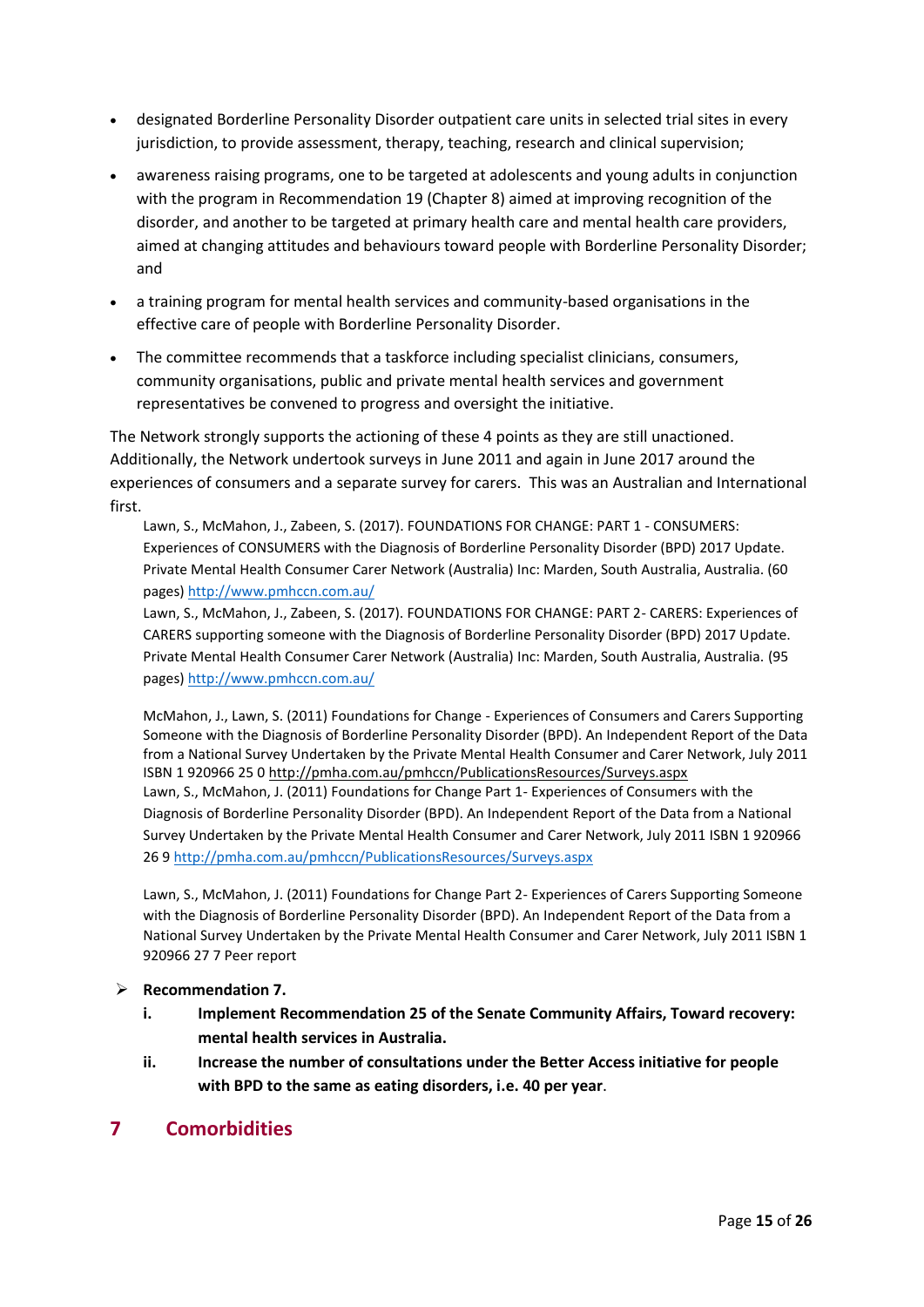The Network is very aware of the existence of other mental illnesses as well as co-existing physical illness. The Network has been working with Professor Jane Andrews, A/Director & Head IBD Service, Dept of Gastroenterology & Hepatology, Royal Adelaide Hospital and Clinical Professor of Medicine - University of Adelaide. Many Gastrointestinal (GI) symptoms are caused, or exacerbated, by mental health issues. As GI symptoms are common, consultations and procedures driven by them generate huge healthcare costs (e.g. colonoscopy, endoscopy, CTs).

There are a lot of research papers currently which clearly show that psychological therapy is highly effective in many GI disorders, but not widely used due to a current barrier wherein Specialist Gastroenterologists cannot directly refer patients. Patients with GI disease currently need to return to their GP for an additional consultation to access MBS funding for Psychology. This creates additional GP MBS costs and means many patients do not receive best practice care.

Together, Professor Andrews and Janne McMahon (Network EO) have made a submission to Minister for Health, Greg Hunt's Office for the following to be strongly considered within the current MBS review.

To create a simple mechanism by which people with GI disease are able to access MBS funding for Psychological care for four sessions when referred directly by their Specialist Gastroenterologist (as is currently allowed by Specialist Paediatricians, GPs and other medical practitioners).

This could be via the use of existing item numbers, with possibilities including:

- Specialist Gastroenterologist providing direct referral to specialist psychologist by adding this function to descriptors of the current MBS item numbers 110, 116, 132, 133
- Inter-relate with MBS item numbers for accessing clinical or specialist psychologists under the Better Access initiative – MBS item numbers 80000 and 80010 - Psychological Therapy Services
- Amending descriptors of these 80000/80010 MBS item numbers to reflect referral by medical practitioner from excluding to including a specialist gastroenterologist or consultant physician

This would:

- Validate to patients the real value of Psychological treatment for these conditions thus removing a treatment access barrier
- Ensure they are referred to a Psychologist with the appropriate expertise in Brain-Gut issues

Enabling direct referral from specialist Gastroenterologists to Psychologists for MHIs would:

- Save "churn" and costs in healthcare, by reducing repeat consultations, referrals, ED presentations and unwarranted GI investigations, especially colonoscopy (yielding opportunity gains).
- Improve Quality of life and reduce disability/cost for people with GI disease.
- Reduce chronic (more expensive) mental health problems due to delayed recognition and intervention.
- ➢ **Recommendation 8.**
	- **i. Create a simple mechanism by which people with GI disease are able to access MBS funding for Psychological care for four sessions when referred directly by their Specialist Gastroenterologist or Physician.**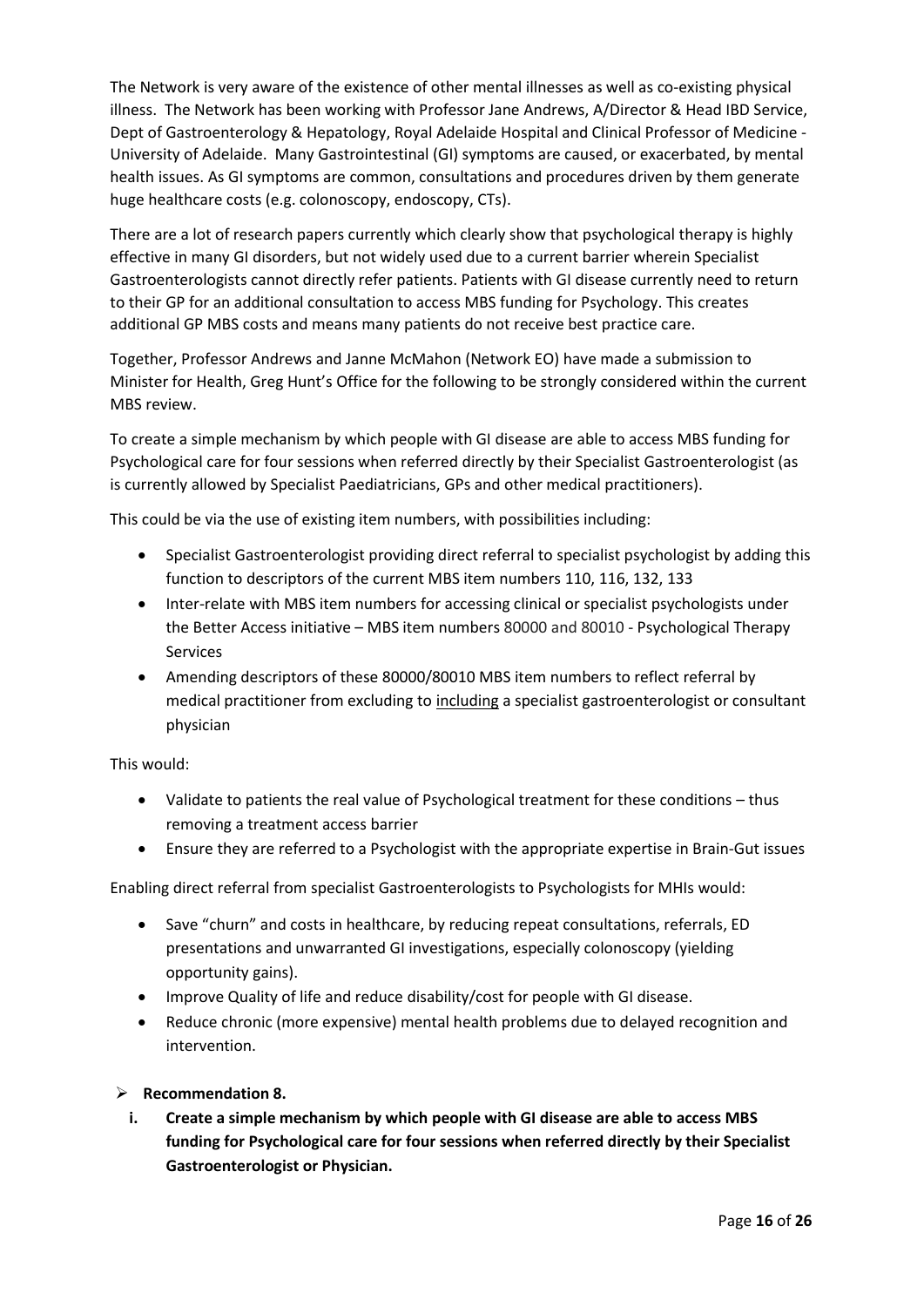- **ii. Provide community based collaborative care to people with co-morbid physical and mental illnesses (see reference below)**
- **iii. Provide a similar program by raising a new MBS item number offering yearly health check to people with mental and chronic physical illnesses such as that currently provided for indigenous people 45+ under MBS item number 715<sup>14</sup>**

**Savings: \$1.8 billion in savings<sup>15</sup>**

# *PRODUCTIVITY COMMISSION: ISSUES PAPER QUESTIONS ON HOUSING AND HOMELESSNESS*

# **8 Housing and homelessness**

The Network has great concerns that housing issues and homelessness will increase from 30<sup>th</sup> June 2019 as we see the current program Partners In Recovery wound back. We believe that those people currently receiving services and who are not accepted onto the NDIS will fall through the cracks. We refer to the Report of Mental Health Australia and KPMG, *Investing to Save*

The Network also recommends a greater uptake of mental health and homelessness service provision across all jurisdictions as well as establishing more community residential facilities which offer 'step up, step down' support for a 6 month period for people with significant mental illness who are discharged from acute care or those who are experiencing a deterioration in their mental health who would otherwise require lengthy hospitalisation.

There are some established facilities across jurisdictions which provide these types of support or early intervention as a means of hospital avoidance or reduced length of stay. There are insufficient facilities currently which offer these services.

Recommendation 2.1. We believe that whilst this focusses on young people, we believe this should be broader.

# ➢ **Recommendation 9.**

 $\overline{\phantom{a}}$ 

- **i. Expand the mental health and homelessness services across all jurisdictions.**
- **ii. Establish more community residential facilities which offer 'step up, step down' support**
- **iii. Adopt a Housing First for 15 – 24-year olds with mental illness at risk of homelessness.**
- **iv. Introduce this model more broadly for people with mental illness experiencing homelessness.**

# **Savings: \$1.6 billion in short term savings, \$4.8 billion in long-term savings<sup>16</sup>**

<sup>14</sup> Medicare Health Assessment for Aboriginal and Torres Strait Islander people: http://www.health.gov.au/internet/main/publishing.nsf/Content/mbsprimarycare\_ATSI\_MBSitem715

<sup>&</sup>lt;sup>15</sup> KPMG and Mental Health Australia, Investing to Save, Final Report May 2018

<sup>&</sup>lt;sup>16</sup> KPMG and Mental Health Australia, Investing to Save, Final Report May 2018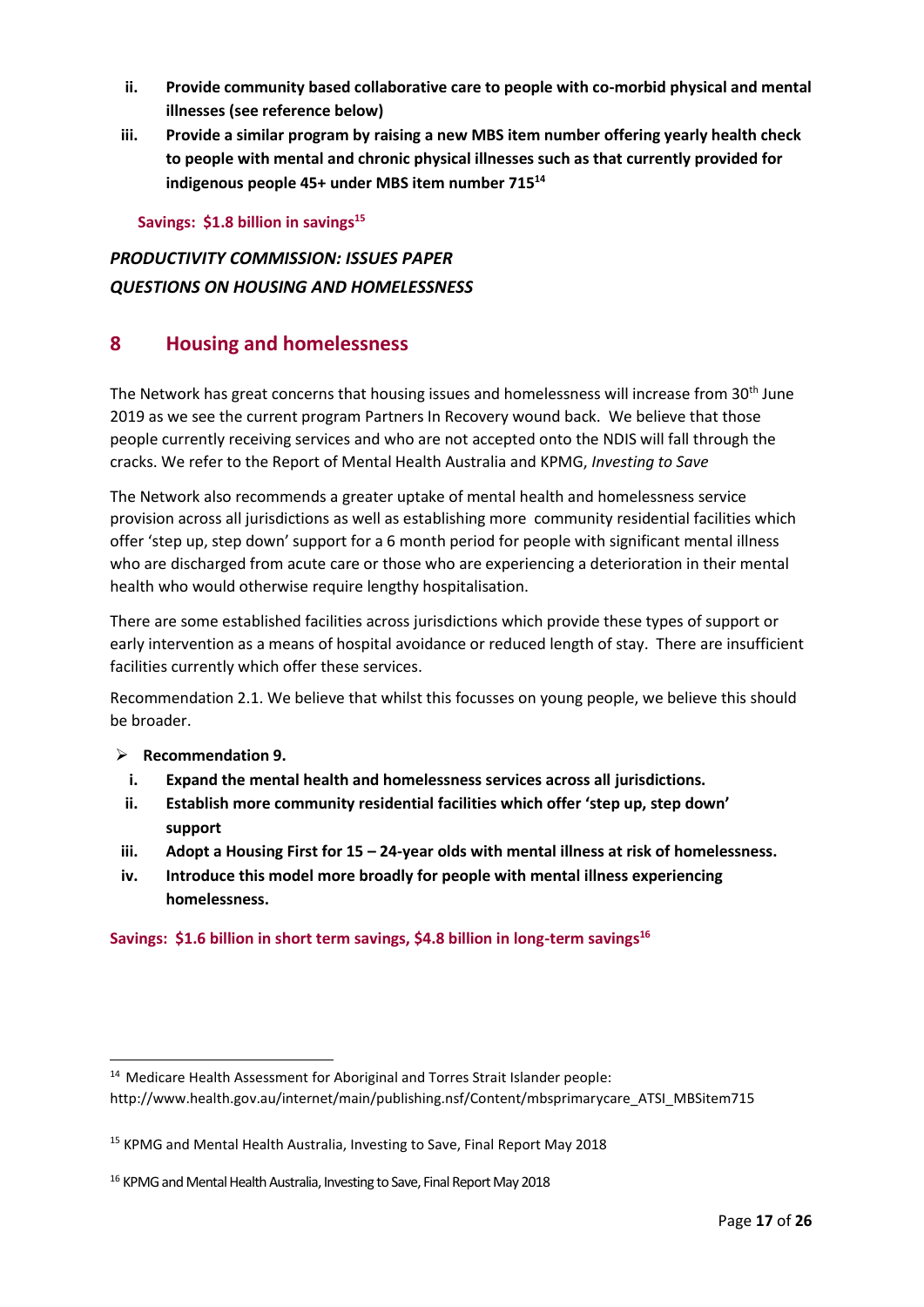# *PRODUCTIVITY COMMISSION: ISSUES PAPER*

# *QUESTIONS ON GOVERNMENT-FUNDED EMPLOYMENT SUPPORT*

# **9 Employment**

As consumers we know that some form of paid work is the first most important thing for people. It makes people feel included, better about themselves, provides hope, and helps gain self confidence.

We again refer to KPMG and Mental Health Australia's Investing to Save Report: Recommendation 1.4:

#### ➢ **Recommendation 10:**

- **i. Encourage supported employment for people with severe mental illness by targeting employers.**
- **ii. Provide support to people with a severe mental illness to gain and maintain employment.**

#### **Savings: \$120 million over two years<sup>17</sup>**

There are some very effective education and training schemes within some jurisdictions. The Network would like to draw your attention to two which work in very similar ways.

# **1) Individual Placement and Support – Australian Government Initiative<sup>18</sup> Integrated Employment Initiative – Western Community Mental Health Service, Adelaide**

This evidence-based service which commenced in April 2018 aims to improve employment outcomes by co-locating an employment consultant from a local disability employment service with the community mental health teams. The consultant works with consumers from the team by helping them to achieve employment goals, facilitate work related appointments with Centrelink, assist in searching for a job, provide assistance for the interview and manages any emerging issues from the potential employer.

The Network considers this is a wonderful initiative targeting young people.

# **2) Vocational, Education, Training and Employment (VETE) Program in NSW**

We would like to draw the attention of the Commission to the Vocation Education, Training and Employment (VETE) Program in NSW. This is a Program commenced in 2006 to improve employment and education outcomes for NSW mental health consumers which are not restricted to youth as the IPS Program is.

 $\overline{a}$ 

<sup>&</sup>lt;sup>17</sup> KPMG and Mental Health Australia, Investing to Save, Final Report May 2018

<sup>&</sup>lt;sup>18</sup> Current Commonwealth Govt commitment to IPS is \$13.6 m for 3 year trial as part of Youth Employment Strategy, 14 Headspace sites across Aust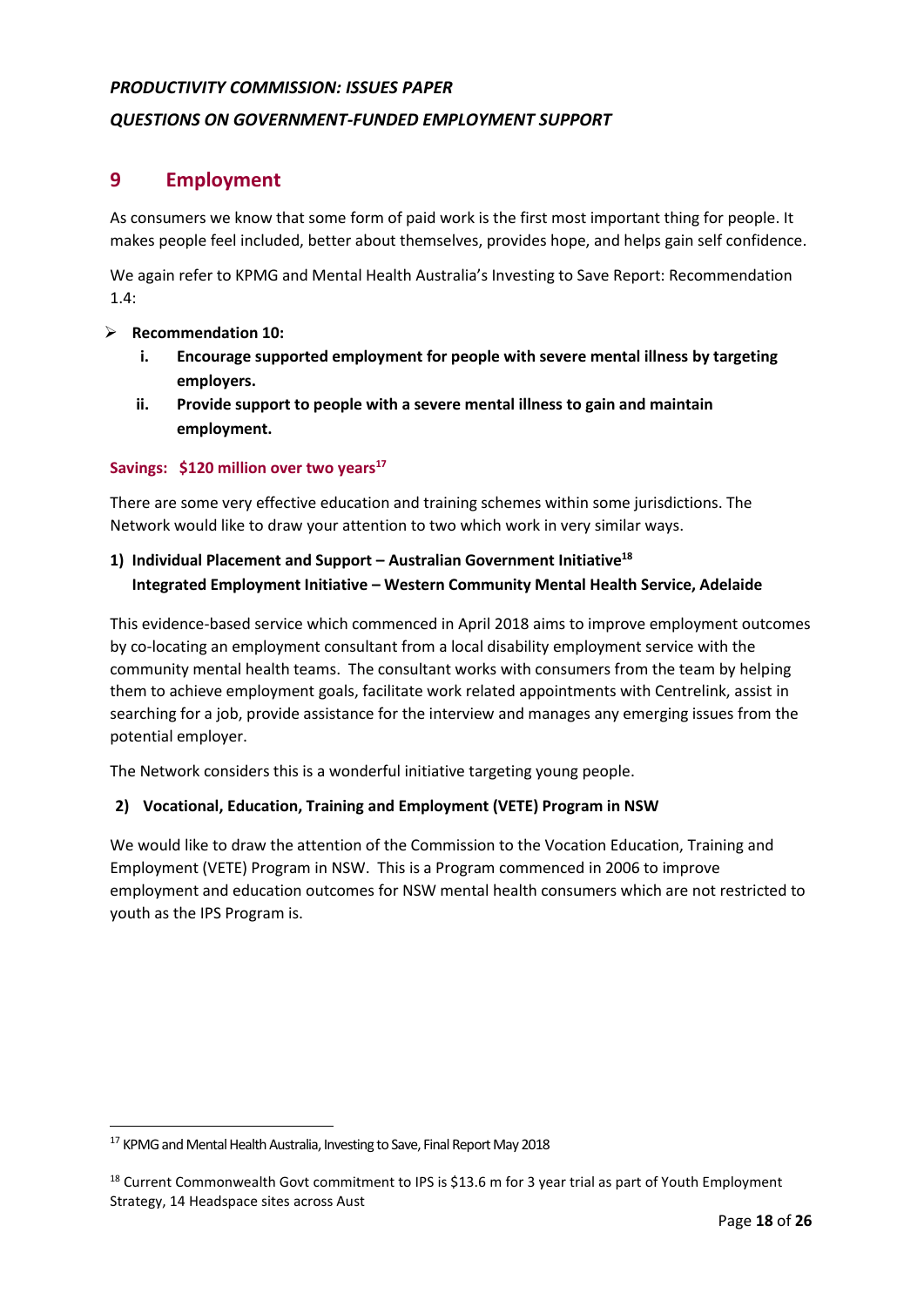# **VETE - EMPLOYMENT & MENTAL HEALTH**

The Vocational Education, Training and Employment (VETE) program commenced in 2006 to improve employment and education outcomes for NSW MH consumers.

VETE was embedded within MH services. to provide additional clinicians that improve collaboration and partnerships with NGO employment services, enhance MH capacity to support consumer employment goals, implement best-practice models of employment assistance, provide expert assessment and advice to MH clinicians and consumers and aid MH consumers to navigate the state and federal services in place to help them find work. The VETE program is focussed on implementing an evidence-based practice model called Individual Placement and Support (IPS) that has been shown to be world's best practice in helping consumers get jobs.

- IPS has seven key principles:
- Competitive employment is the goal; ▶ Job search starts quickly to harness motivation:
- ▶ Program eligibility is based on consumer choice not illness or other factors:
- Support services are integrated; Support is ongoing and is based
- on individual need: Consumer preferences are important: and
- ▶ Personalised Benefits counselling is provided.

Recent outcomes from the Hunter New England (HNE) VETE program showed 50.3% of consumers who access VETE IPS achieve their goal of open employment. The HNE program plays an important role in informing the implementation of IPS in NSW along with the assistance of the NSW VETE State coordinator.

VETE programs have gained positive recognition, with two VETE programs awarded NSW Health quality awards (Provision of Mental Health Services) in 2009 and 2010, and a Premier's award for service delivery in 2010.

The VETE program is currently in the process of setting up a further 5 IPS sites across NSW to further assist MH consumers to achieve their goal of getting a job.



 $\overline{a}$ 

Additionally, we draw the attention of the Commission to Submission 70 on  $8<sup>th</sup>$  November 2011 to the Standing Committee on Education and Employment on behalf of the VETE Service<sup>19</sup>. From that Submission it noted that the service had yielded practical gains for consumers. Of note that between 1 July 2007 and 30 June 2011 by 4 full time equivalent staff of the VETE service:

| <b>Outcomes</b>                          | <b>Number of clients</b> |
|------------------------------------------|--------------------------|
| Employment                               | 246                      |
| <b>Education / Training</b>              | 218                      |
| Improved Vocational Skills / Resources   | 421                      |
| Linked with Employment Service Providers | 257                      |
| <b>Volunteer Work</b>                    | 53                       |
| Social Participation                     | 42                       |

Further the Submission notes that over 2,000 mental health consumers were referred during the 4 financial years (2007-2011) The above positive outcomes account for 70% of the3 1,776 individuals who proceeded with the VETE Service.

The Network believes that if this VETE Service was introduced within all jurisdictions, the uptake of people with mental illness into meaningful employment, education and training, and links with employment service providers will be extremely meaningful.

Some form of training, no matter what that may be, with the hope of engaging in employment is something which makes such a difference to peoples' lives. It can be hospitality (ie working in a café) horticulture (ie working in a plant nursery) furniture repair (ie working for the charities in picking up and repairing furniture for resale). These are the types of training for people with severe psychosocial disability. Education on the other hand, gives people the chance to return to University, TAFE etc with appropriate supports.

#### ➢ **Recommendation 11**

 $\overline{a}$ 

<sup>&</sup>lt;sup>19</sup> Northern Sydney & Central Coast Local Health Districts, Mental Health Drug and Alcohol, NSW Ministry of Health authored by Marianna Wong, Vocational Coordinator, Mental Health Drug and Alcohol.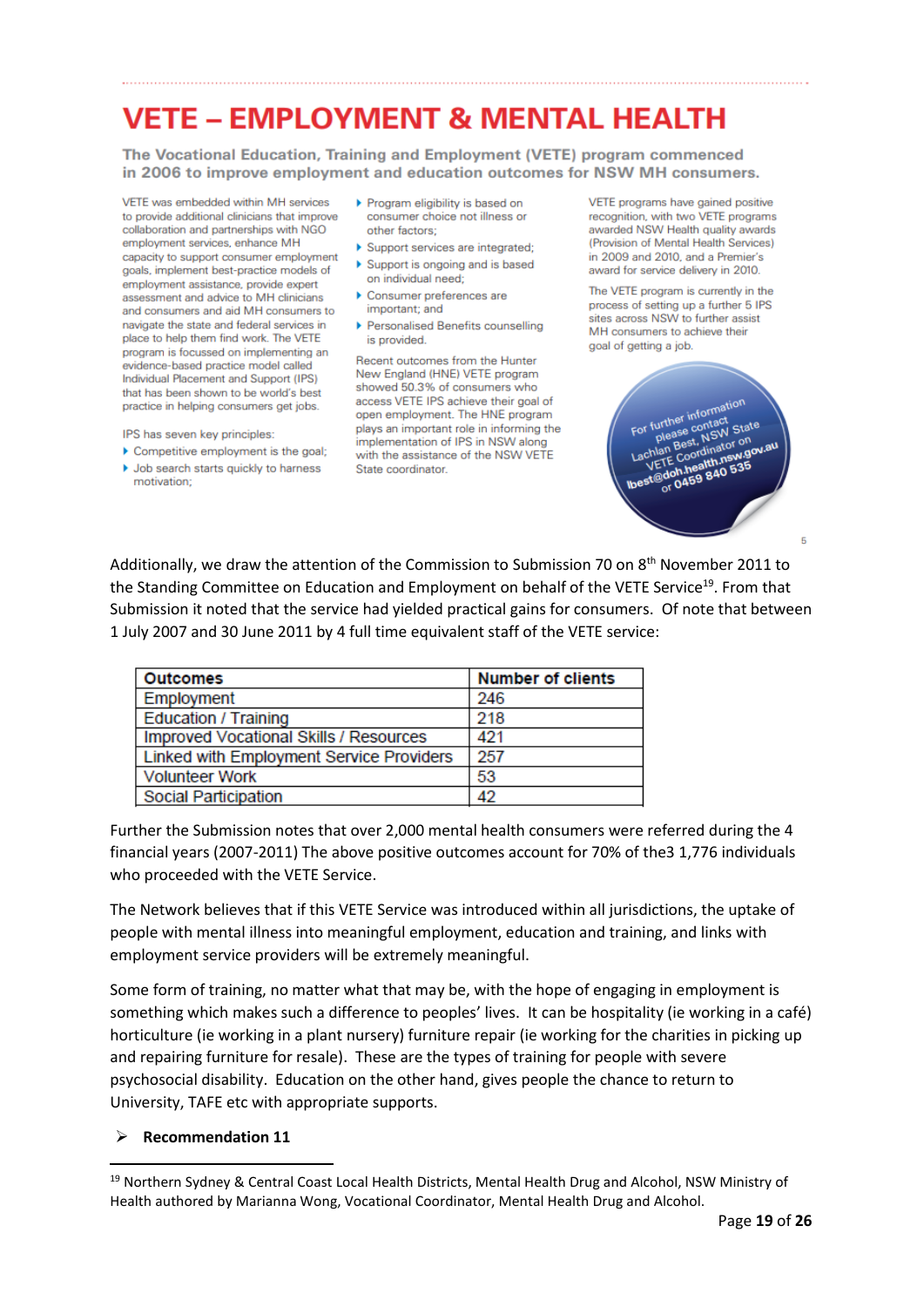- **i. Support the roll out of the Individual Placement and Support Program across all headspace sites in Australia.**
- **ii. Establish the VETE services within all jurisdictions.**

# *PRODUCTIVITY COMMISSION: ISSUES PAPER*

# *QUESTIONS ON SOCIAL SERVICES*

# **10 Social Services:**

#### **Disability Support Pension**

The Network strongly believes the retention of the 'safety net' for people on the Disability Support Pension (DSP) must remain. One of the main advantages for people who are in receipt of the of the DSP is the ability to seek some form of employment with their DSP being suspended for a period of 2 years. This provides them with the confidence, knowing that should their efforts to attain and importantly retain work be unsuccessful because of their disability, there is within the DSP the two year 'safety net' that they can fall back onto. This suspension means that they are not required to go through the application process again with the fear that they may not be accepted again.

#### **Carer Payment and Carer Allowance**

The Network has had concerns about the need to better address the needs of mental health carers with amendments required to the assessment process and Medical Report form, assessing people for the carer payment and or carer allowance. We have raised this issue consistently since our Submission to the Senate Select Committee of March 2005.

The Network recognises the indispensable role of carers in the provision of mental health services in Australia and their contribution to the wellbeing of consumers. In the light of their diverse and demanding responsibilities, it is clear that *full-time* carers require a much easier assessment for the person they care for under the current assessment format and the Medical Report Form which does not in our opinion, adequately represent the tasks in their caring role.

In terms of assessment and the form itself, it has a strong focus on physical disability, for example Page 4 has 10 questions, 8 if which relate to physical issues relating to functions of bowels, bladder, toilet use, feeding, transfer from bed to chair etc, mobility, dressing, stairs, and bathing. The one question which could be related to mental illness or psychosocial disability is: grooming relating to personal hygiene which we know affects many people with chronic psychosocial disability

# **Of concern in relation to the Medical/Assessment Form are:**

**Section 15 – Cognitive function:** These questions make up the abbreviated mental test which again people with psychosocial disability could well find difficulty in responding to. We understand that this is a marker of their ability to function. They may not have any self-awareness of their mental health impairment and may not be able to accurately describe its affects. It does not capture the role that carers frequently undertake around the need to support the person they care for with problem-solving actions which are very hands-on in order to address actions taken by the person they care for as a result of their impaired cognition. Sometimes the need for rectification are very significant and substantial and often occur on a regular basis. This is a part of care provision which is not recognised and section 15 does not account for or reflect this current issue.

This focus and applicability is included in the Disability Support Pension in particular from the *Social Security (Tables for the Assessment of Work-related impairment for Disability Support Pension) Determination* 2011 contained on Page 27 – (e) behaviour, planning and decision-making: Example 2: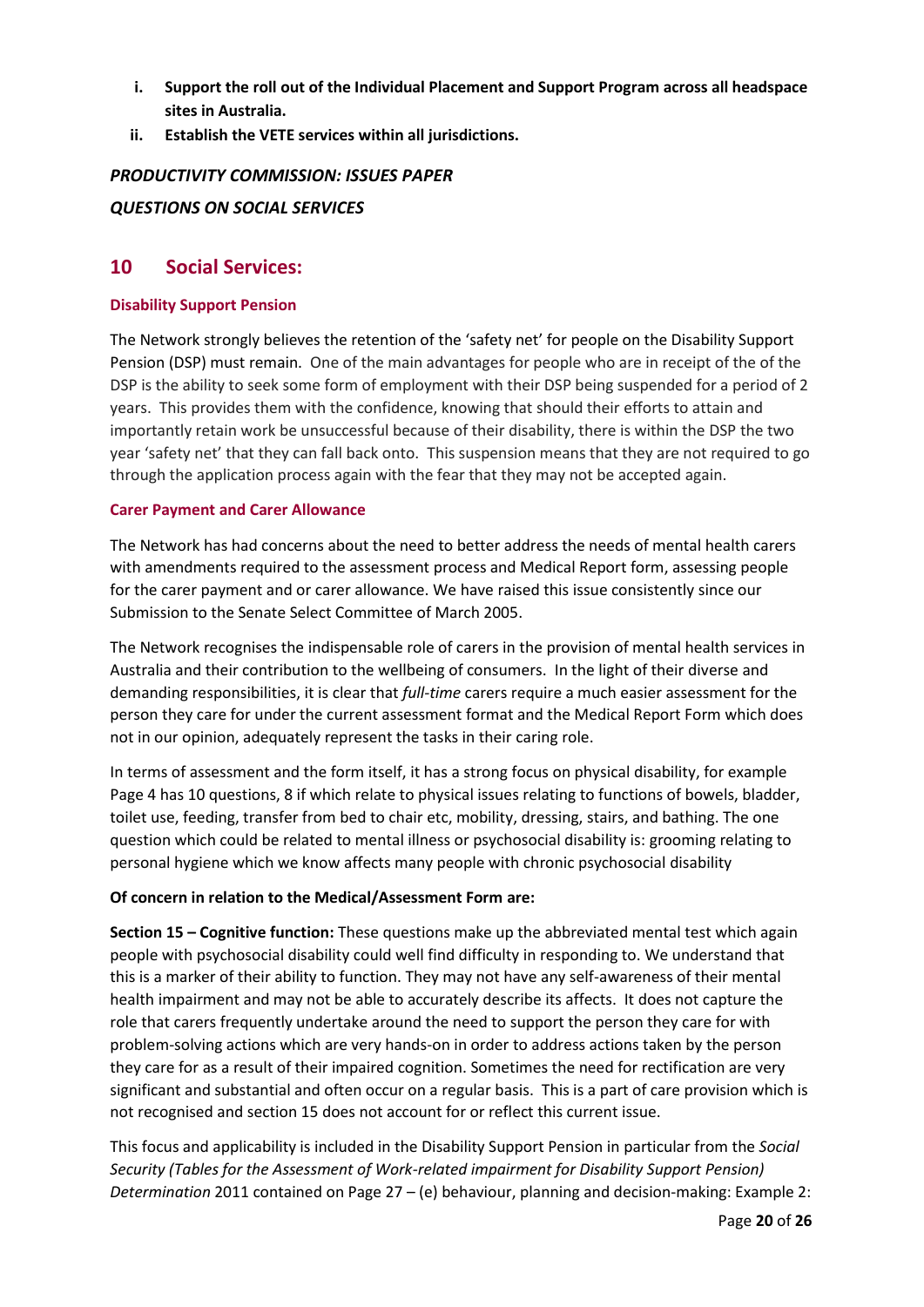The Person's judgement, decision-making, planning and organisation functions are severely disturbed.

**Question 16 – behaviour:** The most relevant questions in relation to mental illness or psychosocial disability are: shows signs of depression, shows signs of memory loss, withdrawal from social contact, display aggression toward self or others, and display inhibited behaviour.

Suicidal ideation: Consideration must also be given to a 6<sup>th</sup> criterion for people who are experiencing long term suicidal ideation or risks of self-harm. This sees carers being required to ensure the person they are caring for is not left alone at any time as 'they' have raised with the carer their concerns of feeling unsafe all of the time. The carer is unable to leave them to ensure their safety which for many carers, means not being able to go to work.

**Highly variable illness:** What needs to be reflected in the need to take account of highly variable mental conditions. As chronic illness is the focus of the assessment process and the Medical Report Form, what needs to be understood is that mental illness in not a stable disability in itself.

**Drug and Alcohol Use:** There are no specific criterion for assessment or within the Medical Report Form which takes into consideration the existence or co-morbidity of drug and alcohol use. For many people who are affected by long term chronic drug and alcohol use, they too neglect most aspects of self-care. The person finds it difficult to hold down employment, housing etc and many find themselves with intermittent homelessness, which is a reflection of the needs of carers in these circumstances.

**Acute phase or crisis:** We also need to raise the issue that despite chronic psychosocial disability, there are times when a crisis or acute phase of an illness occurs which renders the consumer completely dependent upon their carer. At these times the consumer is quite dysfunctional and would need assistance in all things including toilet use, feeding, mobility, dressing and bathing for example, but not all of the time. Psychosocial disability is a permanent condition which results in functional impairment but also within this condition are recurring episodes of mental health illness. The signs and symptoms of their mental illness may vary over a considerable length of time however account must be taken into consideration of the severity, duration and frequency of the episodes. The Network does not believe that this situation is fully understood and certainly the assessment process and the Medical Report Form does not adequately address this issue as it relates more to whole of life.

# ➢ **Recommendation: 12.**

**Add an additional question about a consumer's 'insight' or 'judgement' to the Medical/Assessment form for application for Carer Payment and Carer Allowance.**

# *PRODUCTIVITY COMMISSION: ISSUES PAPER*

# *QUESTIONS ON JUSTICE*

# **11 Mental Health in the Justice System**

Justice, we have noted as 'social' justice rather than the justice system. Social justice is about participation and inclusion which would be addressed by the areas noted above. However, gaols, holding cells, forensic units are full of people with mental illness and very little is done to provide good mental health care. The justice system is one which doesn't get much support in terms of priorities, and the Network believes that it needs to.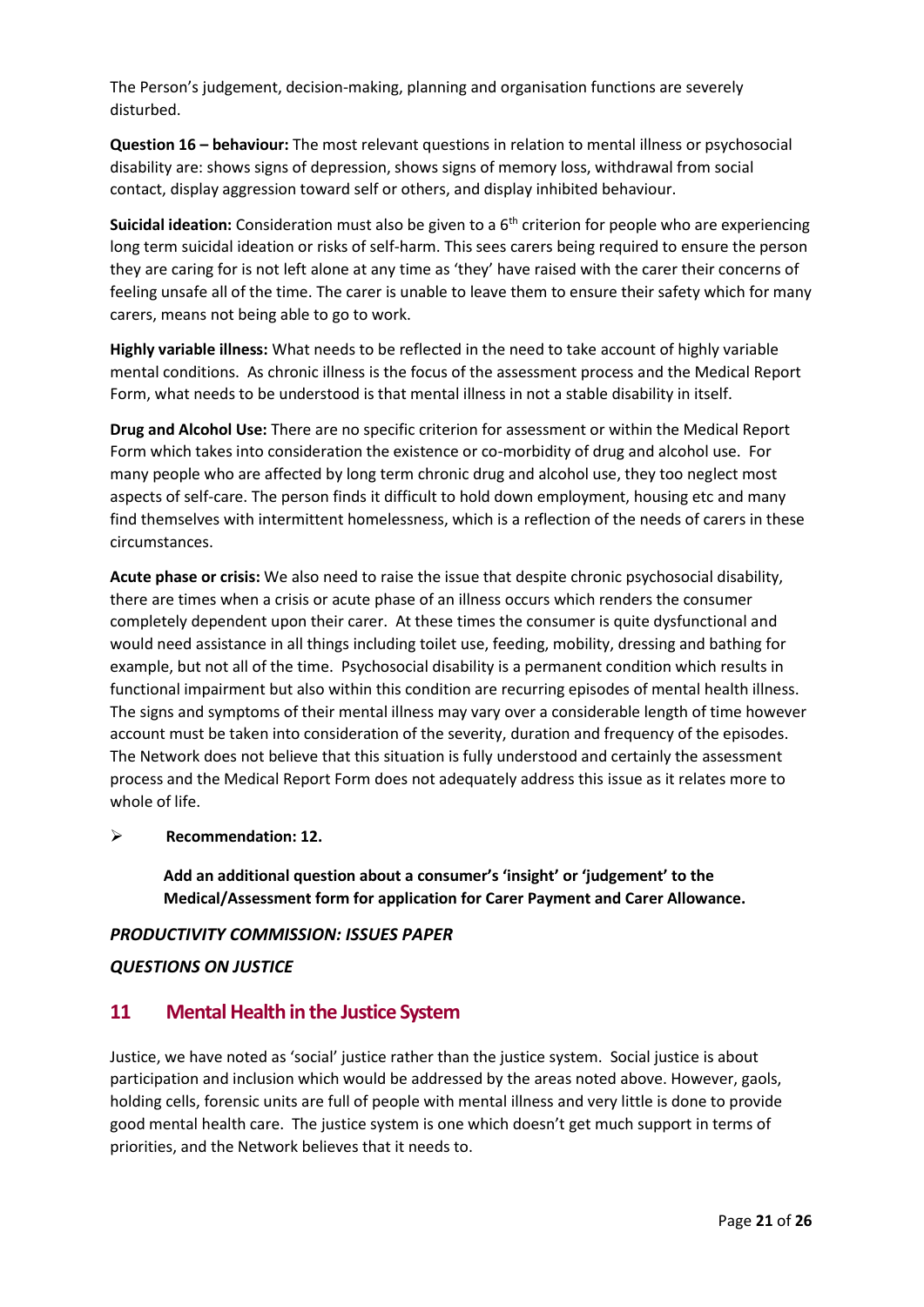We know that people with mental illness, held on a charge event without sentencing find that their DSP ceases. Many require the DSP and rent assistance to enable them to pay rent to keep their accommodation whilst incarcerated within forensic mental health services. Many find that their DSP ceases and they are required to apply for reinstatement upon release. Some find their accommodation also ceases and they are discharged into homelessness.

To what extent does inadequate identification of mental health and individual needs in different parts of the justice system increase the likelihood, and extent, of peoples' future interactions with that system?

We wish to highlight to the Commission a study of a consumer's entry into the justice and forensic mental health system. We are happy to further discuss.

Steve has schizophrenia which is complicated by illicit drug and alcohol problems. Steve continues to cease his prescribed medications and becomes psychotic, delusional. He was acting strangely, and his parents called the Triage service. Steve was referred to the local community team where he was deemed to be OK and they told Steve to stop taking drugs and alcohol. Some weeks later Steve was involuntarily admitted by the police to a public inpatient unit. He was unable to be contained and was transferred to a secure unit elsewhere. He was subsequently returned to the original unit, when here was again admitted to the secure unit.

The parents were concerned about him going off his medications yet again after discharge from this episode, as well as what they saw as increasing potential to violence and discussed this with the Consultant Psychiatrist and inpatient and community treatment teams requesting a review, an application for a CTO for injectable antipsychotics and intensive follow up when Steve was to be ultimately discharged into the community. He was then moved to the open ward where he was unable to be contained and again transferred back to the secure unit. After some weeks, Steve was discharged from the secure unit to home with no supports.

He was not put on a depot, and one month later, again went off his medications, this time violently assaulting his mother, causing lasting physical symptoms. He was arrested and placed under 2 guards in a secure unit waiting transfer to the forensic mental health unit. After three months he was again released under bail conditions to the community with a number of requirements in place.

This case sadly shows that the system and the staff let Steve down, as did his own lack of personal responsibility. Steve now has no contact with his mother, his principle carer, and has a pending conviction.

An ability of mental health clinicians to listen to families and carers is crucial.

# ➢ **Recommendation 13.**

 $\overline{\phantom{a}}$ 

**Introduce training to staff in how to better engage with carers and families by the implementation of: The Practical Guide for Working with Carers of People with a Mental Illness.<sup>20</sup>**

<http://pmhccn.com.au/Resources/Practicalguideforworkingwithcarersofpeoplewithamentalillness.aspx>and accompanying resources including: App for use on apple and android phones, iphones, Microsoft Surface Pro, PCs; Carer Resource websit[e https://workingwithfamiliesandcarers.com.au/](https://workingwithfamiliesandcarers.com.au/) ; online training; <https://helpingminds.org.au/health-professionals/> Carer Nomination Form;

<sup>&</sup>lt;sup>20</sup> The Practical Guide for Working with Carers of People with a Mental Illness;

<http://pmhccn.com.au/Portals/2/PublicDocuments/training/Carer%20Nomination%20Form.pdf> Information Booklet for Families and other Carers;

<http://pmhccn.com.au/Portals/2/PublicDocuments/training/carerinformationbooklet.pdf>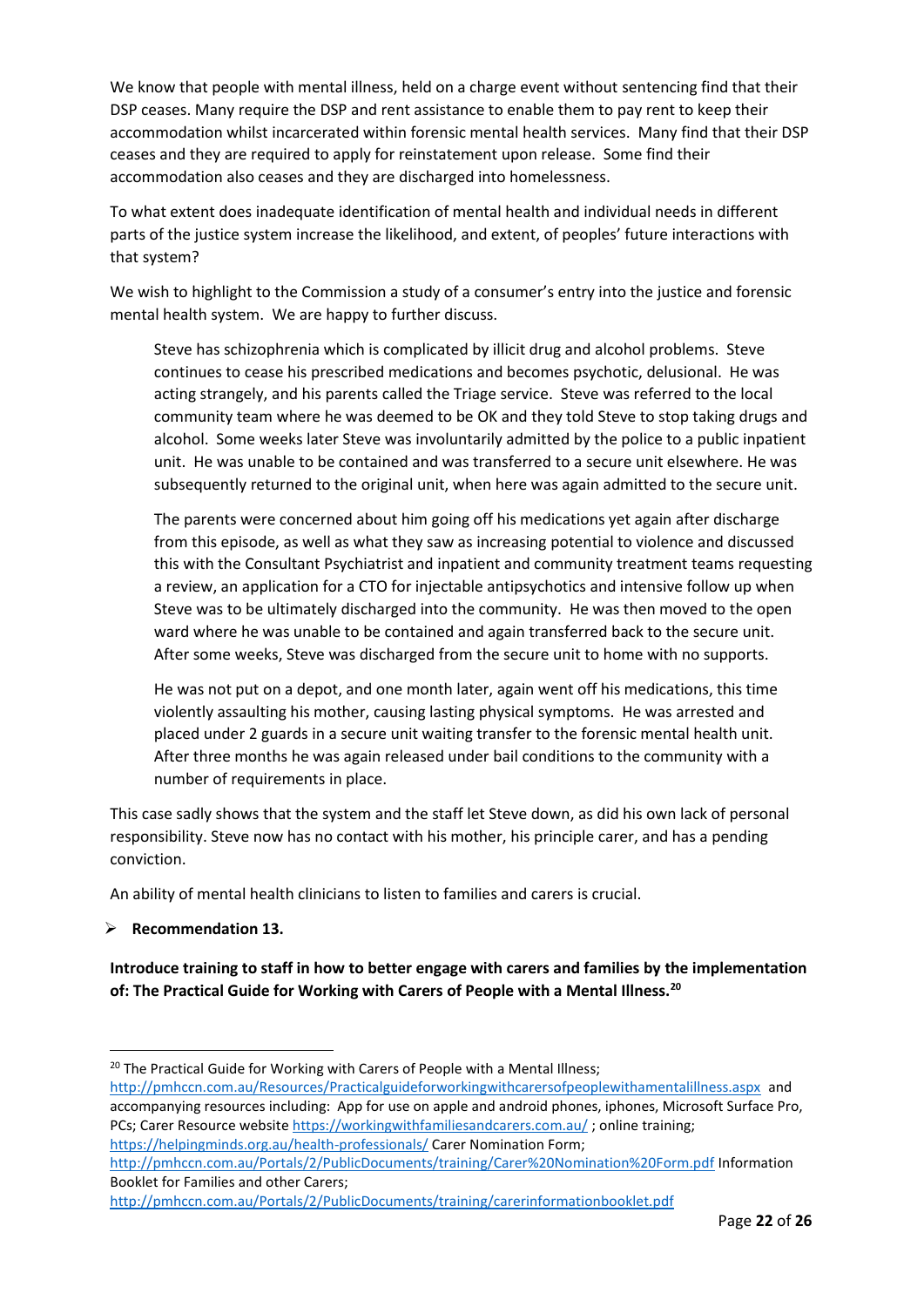# *PRODUCTIVITY COMMISSION: ISSUES PAPER QUESTIONS ON HEALTH WORKFORCE*

# **12 Expansion of the Peer Workforce**

Peer work is a growing occupational group in the mental health workforce and has been reported to be growing at a faster rate than other disciplines in recent years.<sup>21</sup> Increasingly, peer workers are being employed within the public mental health system and community managed organisations (CMOs); however, the private sector lags behind in this regard.

Not unexpectedly, however, as a relatively new occupational group, there is still a lack of shared understanding across the mental health sector more broadly of the definitions, values, skills, practices and challenges in peer work. As a relatively new workforce, and with understanding of their role and potential contribution still limited, there is a need to consider how to best support individual workers and to promote the role, including embedding peer workers within mental health services.

While there are currently professional bodies available for other mental health professions and disciplines such as social workers, general practitioners, psychiatrists, nurses, psychologists and occupational therapists, there is no such entity available to promote, provide support, training and advocacy for the mental health peer workforce in Australia.

The essence of peer work is in the unique and personal experiences that individuals bring to the role, specifically the experience of mental illness, treatment, hospitalisation and the recovery journey, or as a family member or carer supporting someone with mental illness.

Peer workers are required to advocate for the consumers and carers they walk alongside, which can lead to further discrimination and harm through re-traumatisation if the staff and management of the organisation they work for do not fully understand the purpose of their role. A peak entity would provide standards and guidelines to be implemented by services and organisations employing peer workers to eliminate further harm, increase understanding of this unique role and maximise the benefits that peer support workers can provide by improving outcomes for consumers and carers.

Emerging evidence indicates peer work achieves positive outcomes for consumers who have received support from peer workers<sup>22</sup>. Peer work provides an opportunity for people with lived experience recognising their unique skills and experiences to be trained as mental health peer workers. They provide essential support throughout the recovery journey. There is an overwhelming need for people with mental illness or developing mental health problems, and those in crisis to have the opportunity to talk with a peer.

➢ **Recommendation 14.**

 $\overline{\phantom{a}}$ 

- **i. Increase the number of peer workers across Australia.**
- **ii. Establish and expand the range of services provided and led by peer workers Return on investment: \$3.50 for every \$1 invested<sup>23</sup>**

# *PRODUCTIVITY COMMISSION: ISSUES PAPER QUESTIONS ON COORDINATION AND INTEGRATION*

**13 National Mental Health Strategy – Private Mental Health Sector**

<sup>21</sup> , *Peer Work in Mental Health*, IIMHL January, 2013

<sup>&</sup>lt;sup>22</sup> RI International[, https://davidwcovington.com/2015/10/22/recovery-innovations-is-now-ri-international/](https://davidwcovington.com/2015/10/22/recovery-innovations-is-now-ri-international/)

<sup>23</sup> Mental Health Australia 2019 Election Platform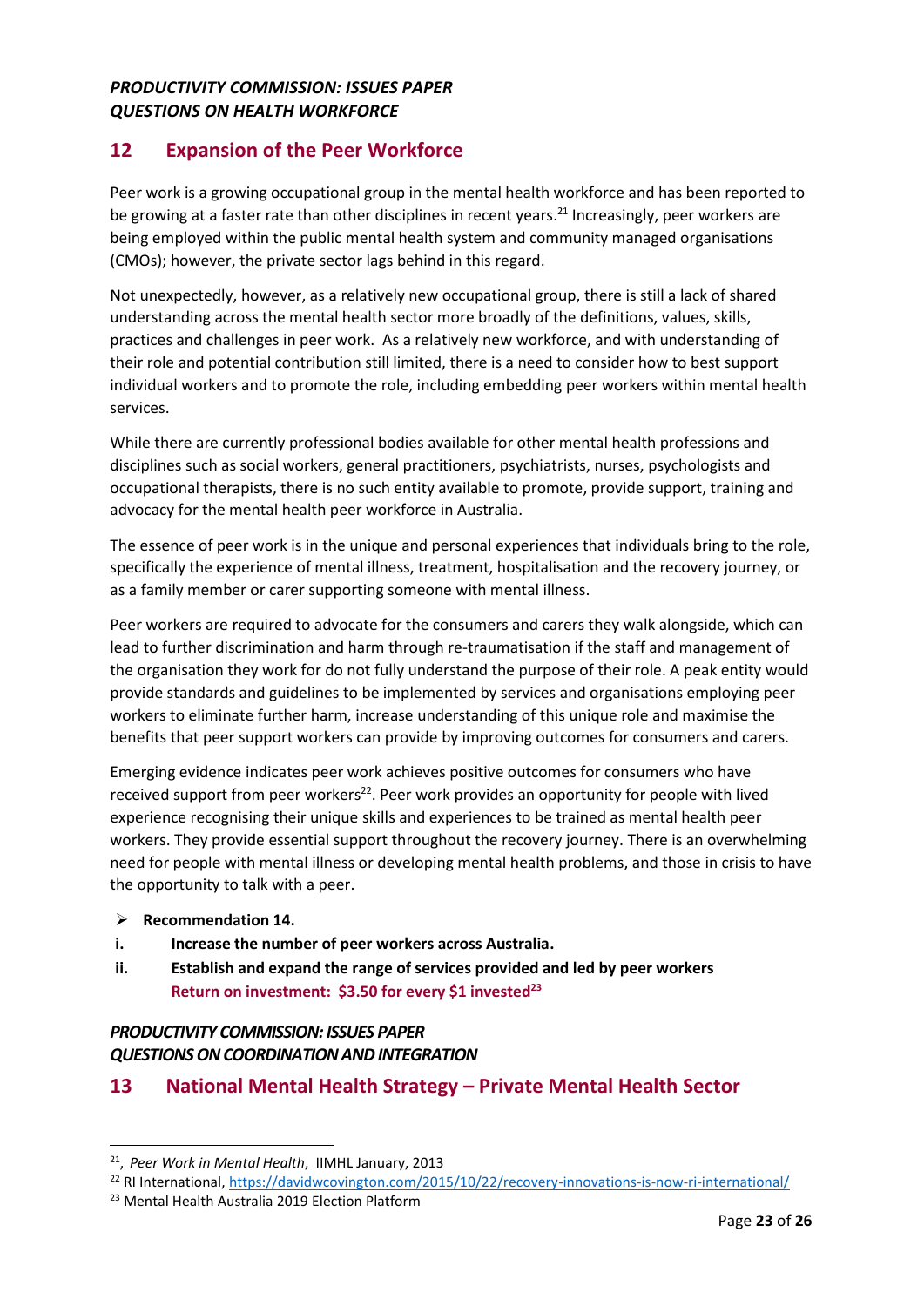The Network has raised many times that the National Mental Health Strategy including the Plans rarely if ever, reflect on the private sector. As a consequence, consumers and carers which our Network represents feel that their mental illnesses don't count, are seen to be less acute, feel invalidated and forgotten. The people obtaining services from mental health settings within the private sector are a significant volume of those seen across Australia. Here are some statistics:

# **Private Psychiatric Hospital sector**

*1. Key Statistics regarding Private Hospital‐based Psychiatric Services* These have been provided by the Private Psychiatric Hospitals Data Reporting and Analysis Service for the periods 08‐09, 09‐10, 10‐11, 11‐12, 12‐13, 13‐14.

- 63 private psychiatric hospitals (as of 2019 there are now 66 )
- Approximately 2600 inpatient beds
- 20-22% of the Australian Mental Health Workforce
- Treats in excess of 34,000 patients per annum in the private psychiatric hospitals only.
- (This figure would be far exceeded by those in treatment from office based practices)
- Approximately 16 private hospitals currently provide:
- Community services (former trials known as 'Hospital in the Home')
- Mental Health Nurse Incentive Program

# **Office Based Psychiatrist sector**

In terms of psychiatrist statistical data, the following key findings<sup>24</sup> are from the ABS on the use of MBS mental health related services in 2011 the which was published on 24 March 2016. This includes [detailed data on psychiatrists and patients' use of MBS men](http://www.abs.gov.au/ausstats/abs@.nsf/Lookup/by%20Subject/4329.0.00.003~2011~Main%20Features~Psychiatrists~10029)tal health services in 2011.

Key findings include:

1.5 million people, 296,400 people or 1.4% of the total saw psychiatrists in 2011 and the average number of consultations was 7.1.

Of all people who had at least one MBS subsidised consultation with a Psychiatrist in 2011, more than half (56.9%) also had at least one prescription filled for antidepressant medications in 2011, one-third (33.4%) also had at least one mental health-related consultation with a GP, and 31.2% also had at least one prescription filled for antipsychotic medications. Around one in five (19.3%) saw a Psychiatrist only, with no other MBS or PBS subsidised mental health-related treatment in 2011.

In addition, the AIHW published 2014-15 data<sup>25</sup> on in April 2016. This includes some further useful statistics, particularly of note (in terms of increasing demand/role of the private sector in delivering mental health services):

The total number of Medicare-subsidised mental health-related services increased from 7.7 million services in 2010–11 to 9.8 million services in 2014–15, translating to an average annual increase of 6.0% over the 5-year period to. From 2010–11 to 2014–15, clinical psychologist services had the highest average annual increase (10%), followed by GP services (8.2%) and services by other allied mental health services (7.8%). The number of subsidised psychiatrist and other psychology services increased at a lower rate over the same period (average annual increase of 3.5% and 3.1% respectively).

# **Office based Psychologist sector**

 $\overline{a}$ 

 $24$  [ABS data on the use of MBS subsidised mental health-related services in 2011](http://www.abs.gov.au/ausstats/abs@.nsf/Lookup/by%20Subject/4329.0.00.003~2011~Main%20Features~Introduction~1)

<sup>25</sup> AHIW: [Medicare-subsided mental health related services](http://mhsa.aihw.gov.au/services/medicare/)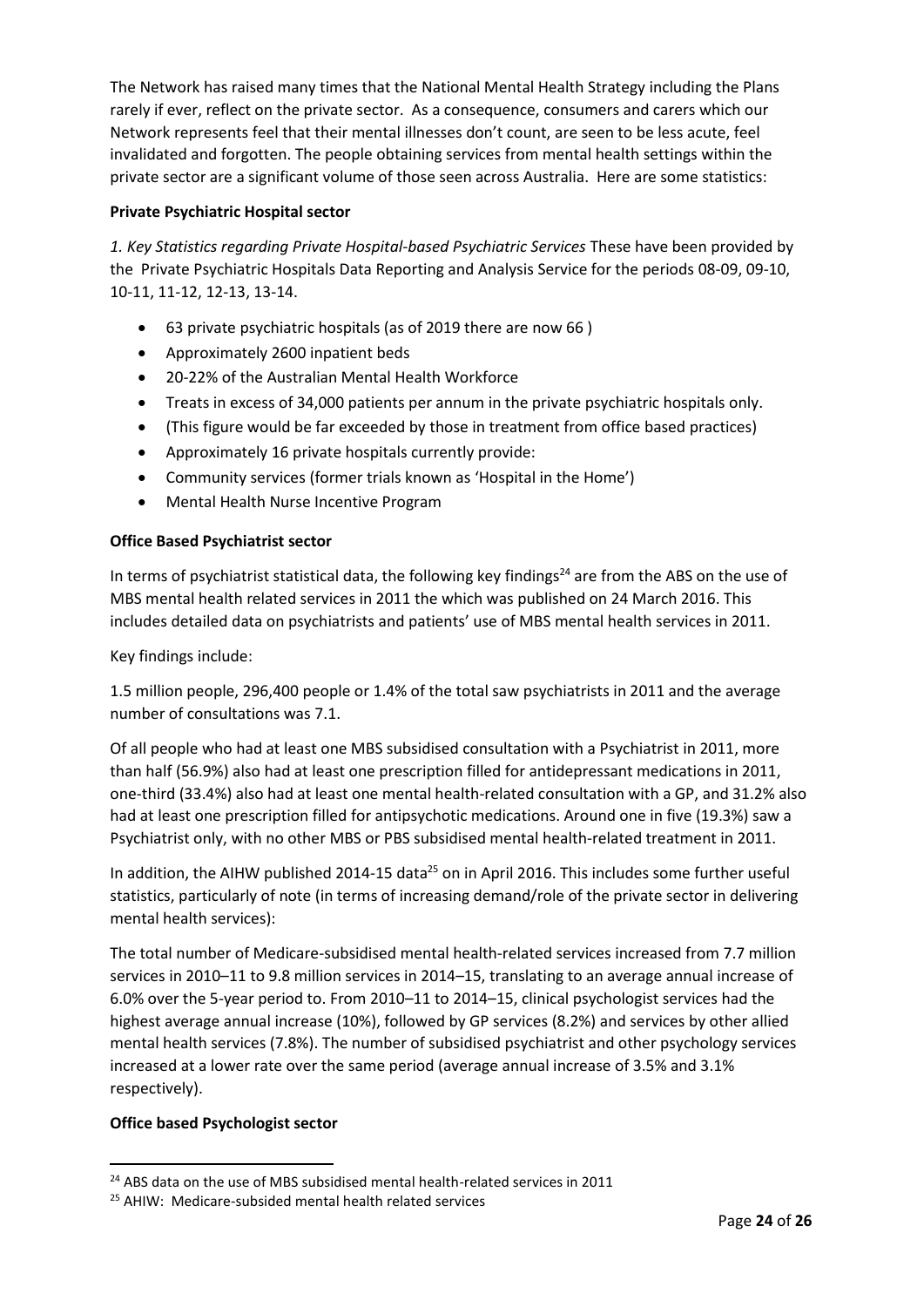Data from the Australian Psychological Society shows that of their members, at least 10,000 are delivering psychology services in private practice. Key findings also include:

Psychologists delivered 4,710,921sessions of psychological services in the 2015 calendar year.

Psychological therapy is also being delivered in private practice through other funding sources eg.

- Primary Health Networks
- Workcover
- Department of Veterans Affairs
- Victims of Crime
- Client self-funded through their health insurance fund however there is no current data on extent of this work.

#### **Other Office Based Allied Health Professionals**

Data made available to the Network shows that Occupational Therapists and Social Workers provided a further

324,760 sessions in the 2015 calendar year.

We do not have data which would define access to mental health nurses, but the Network believes this would be in excess of Occupational Therapists and Social Workers.

#### **General Practitioners**

The Network also knows that a great deal of people access GPs for their mental health issues. Many rely on their GPs usually under extended visits, because they cannot access other mental health services.

The data for 2011 from the Australian Bureau of Statistics shows that 1, 244, 900 people in 2011 or 5.7% of the total for an average of 1.8 consultations each saw their GPs for mental health issues. This data can be obtained through the same link as above namely [ABS data on the use of MBS](http://www.abs.gov.au/ausstats/abs@.nsf/Lookup/by%20Subject/4329.0.00.003~2011~Main%20Features~Introduction~1)  [subsidised mental health-related services in 2011](http://www.abs.gov.au/ausstats/abs@.nsf/Lookup/by%20Subject/4329.0.00.003~2011~Main%20Features~Introduction~1) which was published on 24 March 2016.

The data provided to the Network shows that a large number of individuals - 1.5 million people (7.2% of all Australians) used at least one MBS subsidised mental health-related service in 2011. These are the latest figures available from the ABS.

# ➢ **Recommendation: 15.**

**Include representation of the private sector should be undertaken at beginning of any initiative relating to the National Mental Health Strategy and any plans beyond the current Fifth National Mental Health and Suicide Prevention Plan including membership of any writing group.** 

# **14 Health Insurance Reform**

#### **Consumer right to transparency**

The Network had representation on the Federal Minister Greg Hunt's Health Insurance Reform Committee – Improved Models of Care Working Group and also the Mental Health Sub-Group.

There has been a great deal of promotion of the categorisation of health insurance products into Gold, Silver, Bronze and Basic and the assumption is held that all costs associated with psychiatry cover for people utilising services from private psychiatric hospitals will be covered if they pay additional premiums under the Gold category.